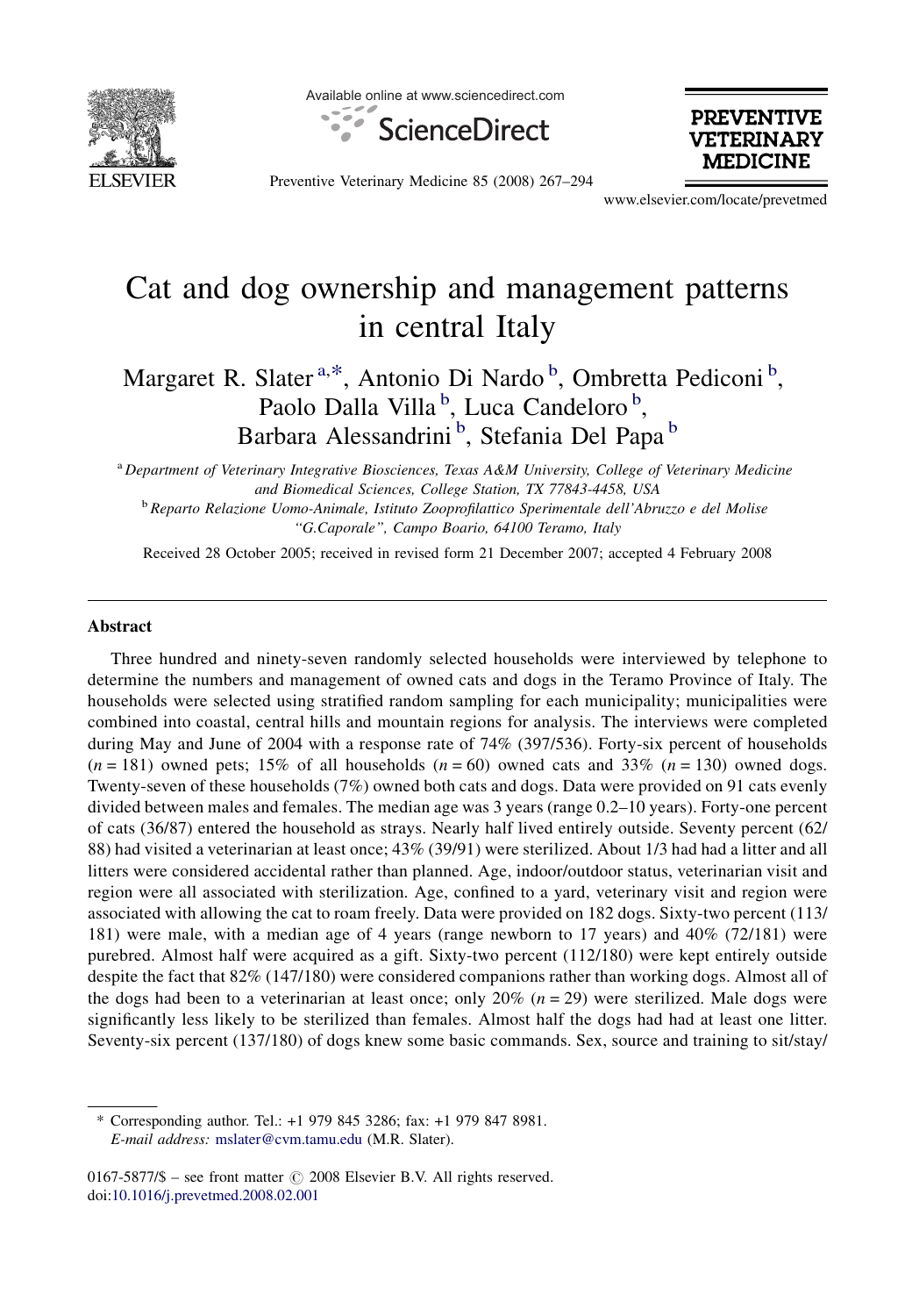come were significantly associated with whether the dog was sterilized. Dog size, confinement to a yard, trained to leash walk, veterinary visit and region were predictors of roaming freely. Source and trained to leash walk were associated with dog registration. For cats and dogs, education about sterilization seemed to be critically important. For dogs, factors relating to training, which may reflect the strength of the human–animal bond, were also important.

 $\odot$  2008 Elsevier B.V. All rights reserved.

Keywords: Telephone questionnaire; Cats; Dogs; Pet ownership; Health care; Italy; Cross-sectional study

## 1. Introduction

In 2002, the number of pets owned by Italians was estimated to be 60 million ([International](#page-27-0) [Business Strategies, 2003\)](#page-27-0). About one household in four owned at least one dog or cat. The freeroaming cats and dogs population is a result of owned animals allowed to wander, pets that have been lost or abandoned and feral dogs and cats. In order to gain insight into the problems related to free-roaming pets, an understanding of the owned population is required. Information about reproduction, disposition of offspring, management and sources of pets will provide a baseline for designing and implementing interventions to control the numbers of free-roaming dogs and cats.

In 1991, the Italian Parliament approved National Law n. 281 ''Companion Animals and the Prevention of Strays'' (Legge 14 Agosto 1991, n.281. Legge quadro in materia di affezione e prevenzione del randagism. Gazzetta Ufficiale 30 Agosto, 1991, n. 203) which addresses animal shelter regulations, provides for government protection and assistance with free-roaming dogs and cats and a national dog registry (certified translation at [www.comune.firenze.it/](http://www.comune.firenze.it/servizi_pubblici/animali/law281.htm) servizi pubblici/animali/law281.htm, accessed 30 September 2003). This law made it illegal to euthanize dogs and cats unless they were seriously or incurably ill, changing the face of animal sheltering in Italy. The law also specifically addressed feral cats, forbidding mistreatment and encouraging the Public Health Service Veterinarians to sterilize and return feral cats.

The Istituto Zooprofilattico Sperimentale dell'Abruzzo e del Molise (IZSA&M) is located in the Province of Teramo within the Abruzzo region of Italy. It is a government public health institution engaged in research. It provides cutting-edge technical and scientific services, documentation and continuing education and training. Its mission is to provide high quality, knowledge-based, innovative services in veterinary public health and environment protection, to national and international markets to protect animal and human health. The IZSA&M manages the municipal shelter (on behalf of the City Council of Teramo). Since 2001, IZSA&M has been actively working on the prevention of dog and cat abandonment and providing care for injured and sick unowned animals. The Institute is also engaged in dog training and animal assisted activities/therapy. This telephone survey was undertaken to better accomplish the mission of the Institute. This study was conducted in the Province of Teramo within the Abruzzo region of Italy.

Two major objectives of the telephone questionnaire were (1) to learn more about the extent, types and potential solutions for problems associated with free-roaming dogs and cats in the Province ([Slater et al., 2008](#page-27-0)) and (2) to document the owned pet population size and type including reproduction and dog registration. The second objective was the focus of this paper.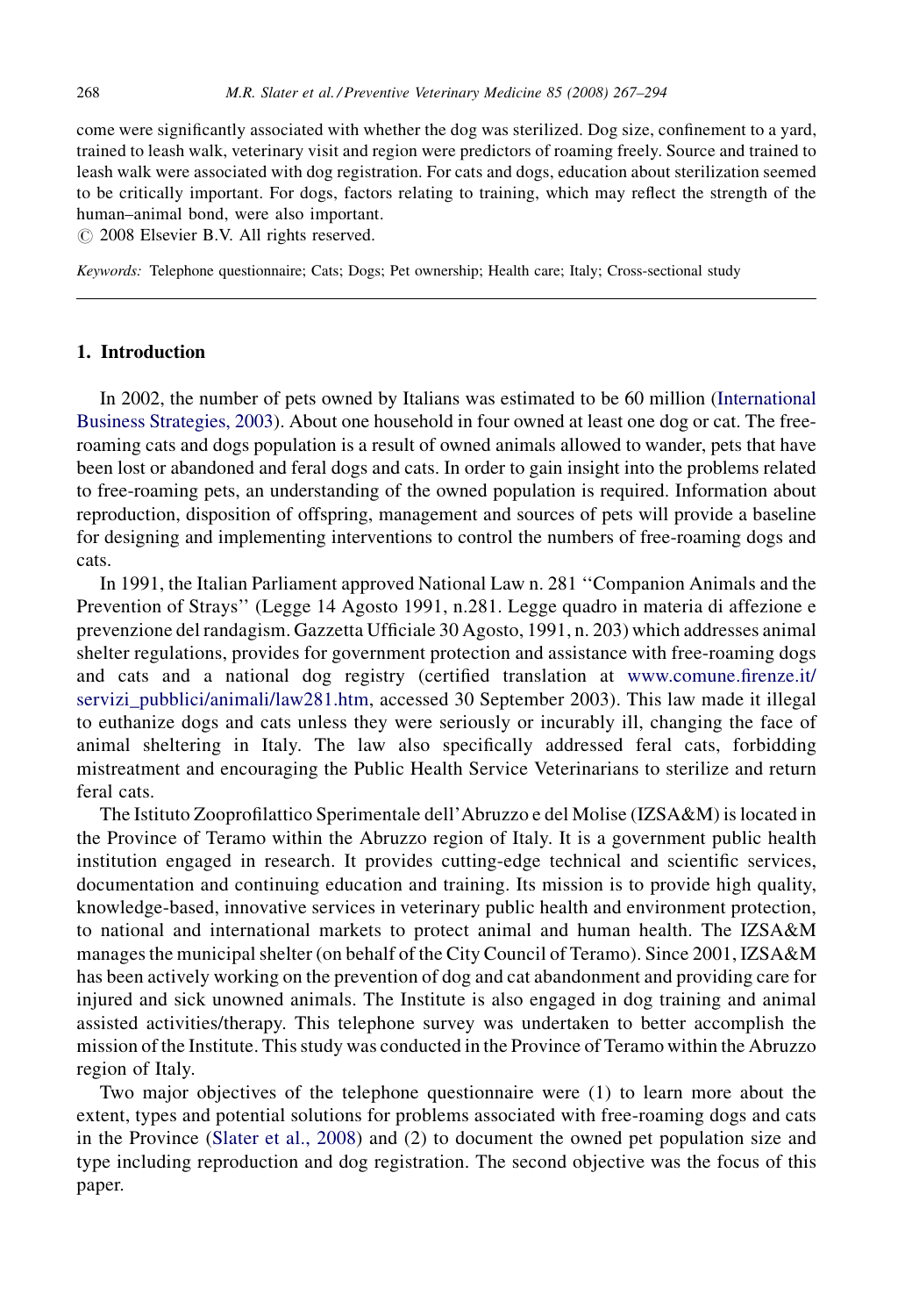#### 2. Materials and methods

#### 2.1. Sample selection

The Province of Teramo is located on the Adriatic side of Italy in the central part of the country. Stratified random sampling (using computer generated random numbers) within each of the 47 municipalities was performed. The primary purpose of the project was to estimate the extent of free-roaming dogs and cats in the Province [\(Slater et al., 2008\)](#page-27-0). We estimated the sample size for a proportion of 0.5 using a 95% confidence level and 0.05 error rate. A sample size of 384 was calculated. Data from the 2001 census reported 292,102 residents in the Province and 145,418 households ([http://dawinci.istat.it/daWinci/jsp/MD/dawinciMD.jsp?a1=m0GG0](http://dawinci.istat.it/daWinci/jsp/MD/dawinciMD.jsp%3Fa1=m0GG0c0I0%26a2=mG0Y804)  $c0I0&a2=mg0Y804$ , accessed June 2003). For the purpose of analysis, these municipalities were combined using the official classification (Istituto Nazionale di Statistica, [http://www.istat.it\)](http://www.istat.it/) into three regions: central hill municipalities, eastern coastal municipalities and western (inland) mountain municipalities. The planned sampling proportions were  $52\%$  for the central hills,  $41\%$ for the coastal area and 7% for the mountain area based on the number of human residences.

For the sampling frame of telephone numbers, the data from the residential telephone network management firm (Pagine Gialle SpA) were used. In order to provide anonymity for the interviewees, data were requested without names.

## 2.2. Questionnaire design

An anonymous telephone questionnaire in Italian was designed with input from social scientists, animal behaviorist, veterinarians, experts in pedagogy and epidemiologists (available from MR Slater in Italian). The questionnaire was pre-tested by calling 20 households in the area and revised accordingly (question sequence, word choices, etc.) with input from the above experts. It was entered into an Access (Microsoft Access 2000) database for direct data entry during the interview. Interviewers were trained and monitored periodically during the study.

The questionnaire consisted of an introduction explaining the purpose of this study, the role of the IZSA&M and assurance that the survey would be anonymous. Initial questions asked if the respondents owned pets and, if so, could the interviewer speak with someone in the household who could tell us about the pet(s). Questions included what species and how many dogs or cats. Cat owners were then asked a series of questions about each of their cats including age, sex, source, who cared for the cat, where the cat was kept, veterinary care, number of litters and kittens in the first four litters and disposition of the litters. Dog owners were asked similar questions about each dog as well as the size of the dog, whether it was purebred, had any training and was registered. The section on free-roaming animals asked about their number, species and locations and problems associated with them ([Slater et al., 2008\)](#page-27-0). The final section of the questionnaire included demographic information about the respondent and household.

#### 2.3. Data analysis

Data were exported into Microsoft Excel (Version 2002, Redmond, WA). Statistix (Version 8.0, Tallahassee, FL) and Intercooled Stata (Version 8.2, College Station, TX) statistical analysis packages were used. Descriptive data analyses were performed. Dependent variables were: pet ownership (yes/no), cat sterilized (yes/no), cat roams free (yes/no), dog sterilized (yes/no), dog roams free (yes/no) and dog registered (yes/no). Independent variables for ''pet owner'' were the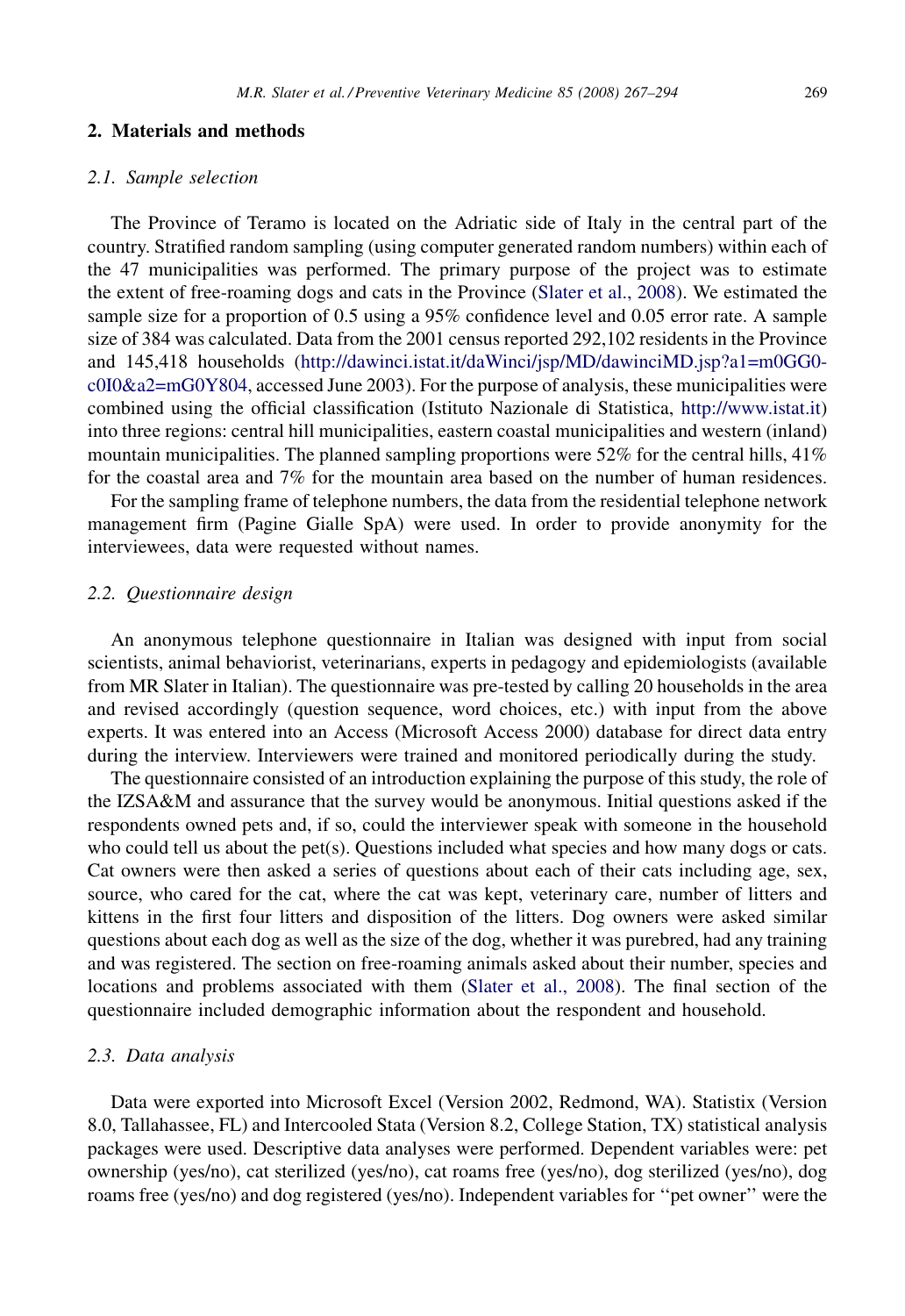<span id="page-3-0"></span>Table 1

| Variables              | Own Pet     |              | Total, N       | $P$ -Value (chi-square) |
|------------------------|-------------|--------------|----------------|-------------------------|
|                        | No, $N(\%)$ | Yes, $N(\%)$ |                |                         |
| Gender                 |             |              |                | 0.23                    |
| Female                 | 152 (53)    | 137 (47)     | 289            |                         |
| Male                   | 63 (59)     | 43 (41)      | 106            |                         |
| Total                  | 215 (54)    | 180 (46)     | 395            |                         |
| Missing                |             |              | $\mathfrak{2}$ |                         |
| Age (years)            |             |              |                | $0.006*$                |
| Mean                   | 50          | 43           | 47             |                         |
| Median                 | 48          | 42           | 45             |                         |
| Min-max                | $13 - 90$   | $13 - 82$    |                |                         |
| Total                  | 204 (54)    | 171 (46)     | 375            |                         |
| Missing                |             |              | 22             |                         |
| Marital status         |             |              |                | 0.002                   |
| Single                 | 36(41)      | 52 (59)      | 87             |                         |
| Married                | 137 (56)    | 110(44)      | 247            |                         |
| Widowed                | 28 (78)     | 8(22)        | 36             |                         |
| Other                  | 5(56)       | 4(44)        | 9              |                         |
| Total                  | 206 (54)    | 174 (46)     | 380            |                         |
| Missing                |             |              | 17             |                         |
| <b>Education</b> level |             |              |                | 0.25                    |
| Elementary school      | 48 (60)     | 32(40)       | 80             |                         |
| Middle school          | 43 (46)     | 51 (54)      | 94             |                         |
| High school            | 86 (56)     | 69 (44)      | 155            |                         |
| University             | 24 (57)     | 18 (43)      | 42             |                         |
| Total                  | 201 (54)    | 170 (46)     | 371            |                         |
| Missing                |             |              | 26             |                         |
| Occupation             |             |              |                | 0.06                    |
| Laborer                | 6(40)       | 9(60)        | 15             |                         |
| Housewife/husband      | 47 (49)     | 48 (51)      | 95             |                         |
| Clerk                  | 34 (62)     | 21 (38)      | 55             |                         |
| Unemployed             | 10(66)      | 5(33)        | 15             |                         |
| Professional           | 26(70)      | 11 (30)      | 37             |                         |
| Factory Worker         | 21 (58)     | 15 (42)      | 36             |                         |
| Student                | 12 (34)     | 23 (66)      | 35             |                         |
| Other                  | 13 (54)     | 11 (46)      | 24             |                         |
| Total                  | 202(55)     | 164(45)      | 366            |                         |
| Missing                |             |              | 31             |                         |
| Household size         |             |              |                | 0.002                   |
| Number of persons      |             |              |                |                         |
| $\mathbf{1}$           | 16 (84)     | 3(16)        | 19             |                         |
| $\overline{c}$         | 52 (64)     | 29 (36)      | 81             |                         |
| 3                      | 50 (55)     | 41 (45)      | 91             |                         |
| 4                      | 58 (53)     | 52 (47)      | 110            |                         |
| 5                      | 24 (43)     | 32(57)       | 56             |                         |
| $6 - 8$                | 7(29)       | 17(71)       | 24             |                         |
| Total                  | 207         | 174          | 381            |                         |
| Missing                |             |              | 16             |                         |

Descriptive and bivariate chi-square analyses for respondents who did or did not own pets ( $N = 397$ , yes = 181, 46%) and final logistic regression model for pet ownership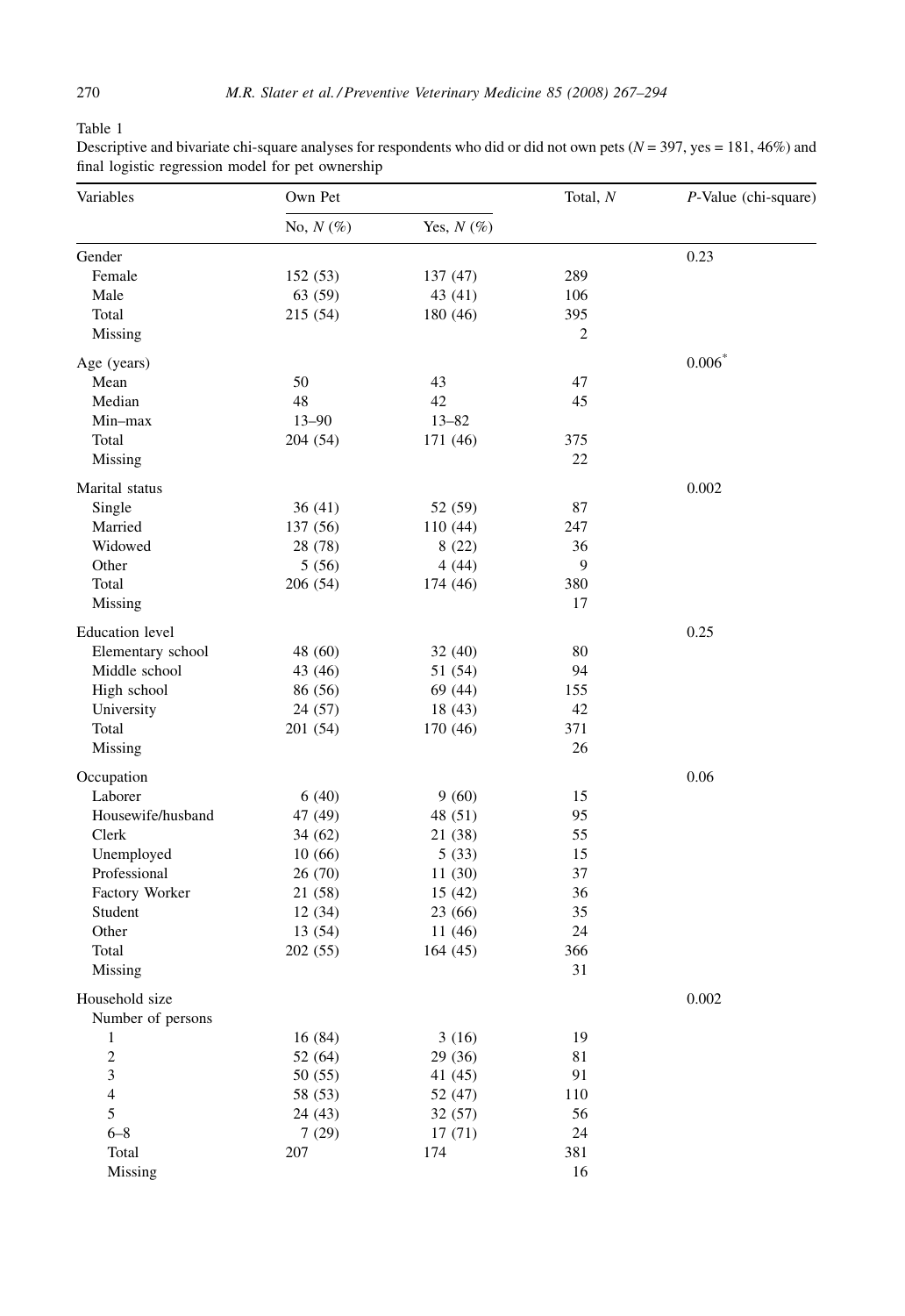| Variables                 | Own Pet     |                 | Total, $N$    | P-Value (chi-square) |            |
|---------------------------|-------------|-----------------|---------------|----------------------|------------|
|                           | No, $N(\%)$ | Yes, $N(\%)$    |               |                      |            |
| Region                    |             |                 |               | 0.1                  |            |
| Central hills             | 116(51)     | 112 (49)        | 228           |                      |            |
| Coast                     | 90(61)      | 57 (39)         | 147           |                      |            |
| Mountains                 | 10(46)      | 12(54)          | 22            |                      |            |
| Total                     | 216 (54)    | 181 (46)        | 397           |                      |            |
| Interviewer               |             |                 |               | 0.22                 |            |
| Alessandra                | 35(57)      | 26(43)          | 61            |                      |            |
| Giorgia                   | 21 (66)     | 11(33)          | 32            |                      |            |
| Massimo                   | 57 (50)     | 58 (50)         | 115           |                      |            |
| Maura                     | 31(46)      | 36 (54)         | 67            |                      |            |
| Valerio                   | 72 (59)     | 50(41)          | 122           |                      |            |
| Total                     | 216 (54)    | 181 (46)        | 397           |                      |            |
| Logistic regression model | <b>OR</b>   |                 | 95% CI        |                      | $P$ -Value |
| Household size            |             |                 |               |                      |            |
| 1                         |             | 1.0 (reference) |               |                      |            |
| $\mathbf{2}$              | 2.9         |                 | $0.75 - 10.8$ |                      | 0.1        |
| 3                         | 3.9         |                 | $1.1 - 14.7$  |                      | 0.04       |
| $\overline{4}$            | 4.4         |                 | $1.2 - 16.1$  |                      | 0.03       |
| $\geq 5$                  | 8.2         |                 | $2.2 - 31.1$  |                      | 0.002      |
| Region                    |             |                 |               |                      |            |
| Central hills             |             | 1.0 (reference) |               |                      |            |
| Mountains                 | 1.1         |                 | $0.4 - 2.7$   |                      | 0.8        |
| Coastal                   | 0.6         |                 | $0.4 - 0.9$   |                      | 0.02       |

<span id="page-4-0"></span>Table 1 (Continued)

 $N = 381$  observations, likelihood ratio chi-square = 24.10,  $p = 0.001$ ; Hosmer–Lemeshow goodness-of-fit  $p = 0.6$ .<br><sup>\*</sup> P value for age as a continuous variable, Mann–Whitney rank sum test.

respondent's: gender, age, marital status, education level, household (HH) size, region (central hills, coast, mountains) and interviewer. Independent variables for cat models were: sex, age, source, indoor/outdoor status, confined to a yard, visited a veterinarian, region, roam free or sterilization and interviewer. For dog models, variable included similar data to cats with the addition of: size of dog, purebred (yes/no), use (companion or working dog), trained to sit stay or come, trained to walk on a leash and registration. Bivariate analysis was performed using chisquare or Mann–Whitney rank sum tests (owner, dog and cat ages). Chi-square analyses were used to evaluate collinearity among the independent variables. Multivariable logistic regression models were developed to look at factors which predicted each of the independent variables. For model building, variables with bivariate p-values less than 0.25 were included in the initial logistic regression model ([Hosmer and Lemeshow, 2000](#page-27-0)). Stepwise backwards selection including all possible variables was performed using likelihood ratio tests to determine final predictive models with  $p < 0.05$  considered to be significant. Even if the independent variables had significant associations among them, they were included in the logistic regression modeling if  $p < 0.25$ . Age and household size were initially treated as continuous variables. To evaluate linearity, categories were created and the log odds of created category were plotted against the midpoint of the category ([Dohoo et al., 2003](#page-27-0)). Cutpoints were based on logical age groupings and on categories which reflected the changes in log odds. Odds ratios and 95% confidence intervals were calculated from the final models. Baseline categories were selected based on logical choices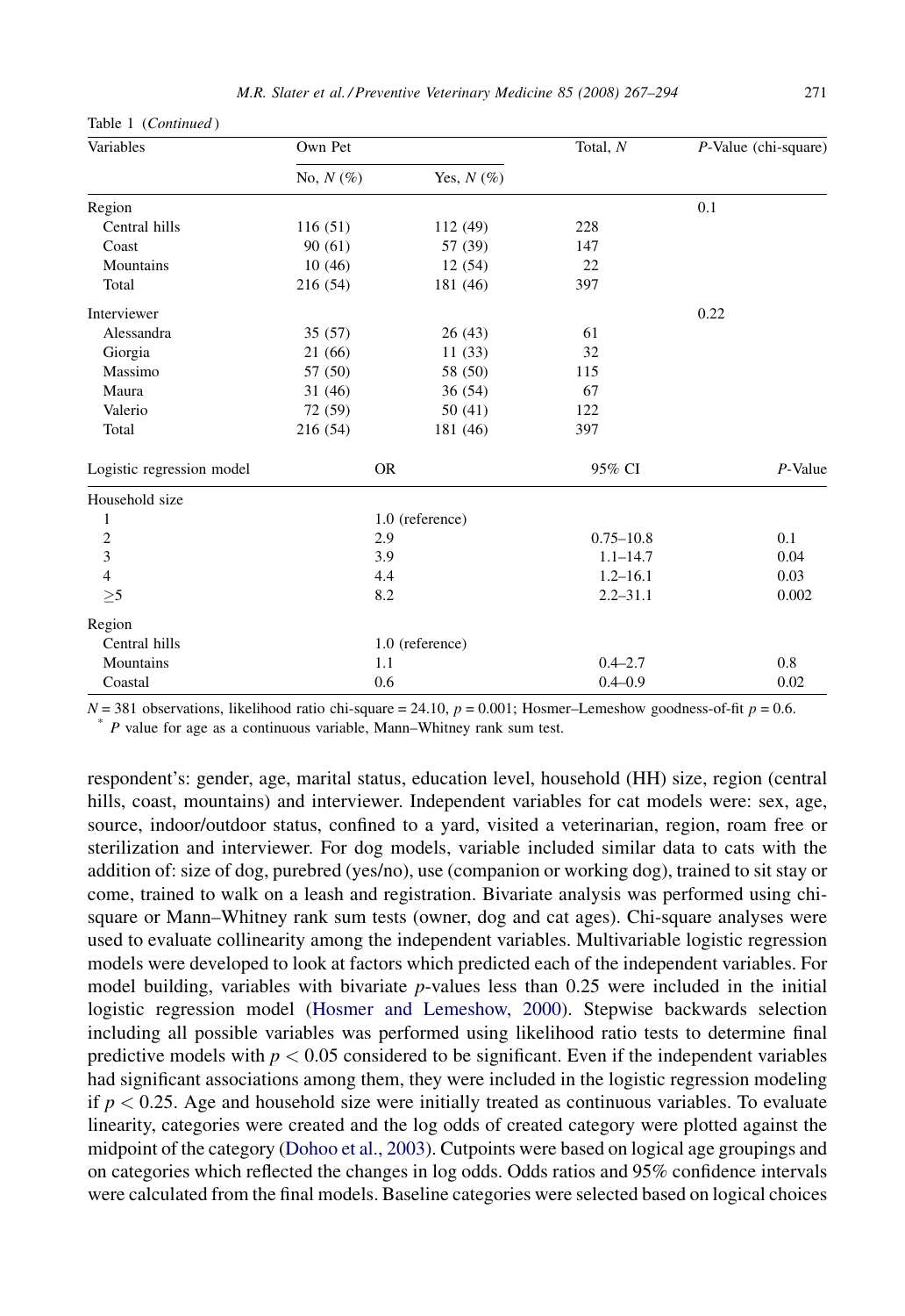<span id="page-5-0"></span>

| Table 2                                                                                                              |  |  |
|----------------------------------------------------------------------------------------------------------------------|--|--|
| Descriptive and bivariate chi-square analyses for cats who were sterilized or not $(N = 87, \text{ yes} = 39, 45\%)$ |  |  |

| Variables                   | Cat sterilized |              | Total, N       | P-Value (chi-square) |
|-----------------------------|----------------|--------------|----------------|----------------------|
|                             | No, $N$ $(\%)$ | Yes, $N(\%)$ |                |                      |
| Sex                         |                |              |                | 0.4                  |
| Male                        | 25(60)         | 17(40)       | 42             |                      |
| Female                      | 23(51)         | 22 (49)      | 45             |                      |
| Total                       | 48 (55)        | 39 (45)      | 87             |                      |
| Missing                     |                |              | 4              |                      |
| Age (years)                 |                |              |                | $0.002*$             |
| Mean                        | 2.8            | 2.4          |                |                      |
| Median                      | 2.5            | 4            |                |                      |
| $0.2 - 1$                   | 13 (76)        | 4 (24)       | 17             |                      |
| 2                           | 11 (61)        | 7(39)        | 18             |                      |
| $3 - 4$                     | 17(65)         | 9(35)        | 26             |                      |
| $5 - 8$                     | 7(27)          | 19(73)       | 26             |                      |
| Total                       | 48 (55)        | 39 (45)      | 87             |                      |
| Missing                     |                |              | 4              |                      |
| Source                      |                |              |                | 0.16                 |
| Purchased                   | 1(50)          | 1(50)        | $\overline{c}$ |                      |
| Adopted from shelter        | 2(100)         | 0(0)         | 2              |                      |
| Born in house               | 15 (75)        | 5(25)        | 20             |                      |
| Gift                        | 11 (42)        | 15 (58)      | 26             |                      |
| Found                       | 19(53)         | 17(47)       | 36             |                      |
| Total                       | 48 (56)        | 38 (44)      | 86             |                      |
| Missing                     |                |              | 5              |                      |
| Where do they live          |                |              |                | < 0.001              |
| Outside                     | 36 (82)        | 8(18)        | 44             |                      |
| Indoor/outdoor              |                |              |                |                      |
|                             | 6(35)          | 11(65)       | 17             |                      |
| Inside                      | 6(23)          | 20 (77)      | 26             |                      |
| Total                       | 48 (55)        | 39 (45)      | 87<br>4        |                      |
| Missing                     |                |              |                |                      |
| Confined to yard            |                |              |                | 0.4                  |
| No                          | 30 (52)        | 28 (48)      | 58             |                      |
| Yes                         | 18 (62)        | 11 (38)      | 29             |                      |
| Total                       | 48 (55)        | 39 (45)      | 87             |                      |
| Missing                     |                |              | 4              |                      |
| Allowed to roam free        |                |              |                | 0.18                 |
| No                          | 32 (67)        | 31 (33)      | 63             |                      |
| Yes                         | 16(80)         | 8(20)        | 24             |                      |
| Total                       | 48 (55)        | 39 (45)      | 87             |                      |
| Missing                     |                |              | 4              |                      |
| Ever visited a veterinarian |                |              |                | < 0.001              |
| No                          | 25 (96)        | 1(4)         | 26             |                      |
| Yes                         | 23 (38)        | 38 (62)      | 61             |                      |
| Total                       | 48 (55)        | 39 (45)      | 87             |                      |
| Missing                     |                |              | $\overline{4}$ |                      |
| Region                      |                |              |                | < 0.001              |
| Central hills               | 42 (79)        | 11(21)       | 53             |                      |
| Coast                       | 5(19)          | 21 (81)      | 26             |                      |
| Mountain                    | 1(13)          | 7(87)        | $\,$ 8 $\,$    |                      |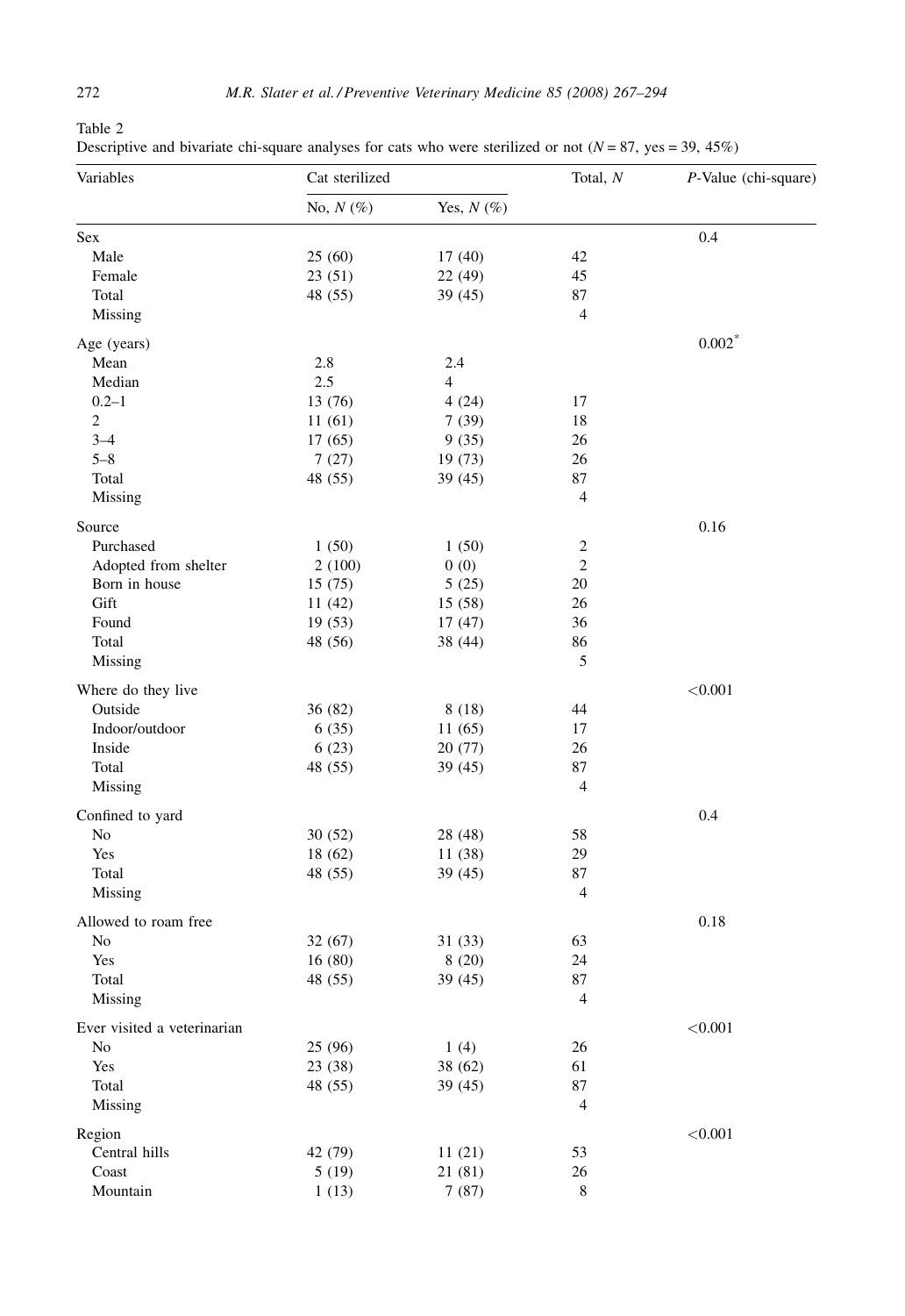| Variables   | Cat sterilized |              | Total, N | $P$ -Value (chi-square) |
|-------------|----------------|--------------|----------|-------------------------|
|             | No, $N(\%)$    | Yes, $N(\%)$ |          |                         |
| Total       | 48 (74)        | 39(26)       | 87       |                         |
| Missing     |                |              | 4        |                         |
| Interviewer |                |              |          | 0.1                     |
| Alessandra  | 3(43)          | 4(57)        | 7        |                         |
| Giorgia     | 0(0)           | 4(100)       | 4        |                         |
| Massimo     | 26(67)         | 13(33)       | 39       |                         |
| Maura       | 10(56)         | 8(44)        | 18       |                         |
| Valerio     | 9(47)          | 10(53)       | 19       |                         |
| Total       | 48 (5)         | 39(26)       | 87       |                         |
| Missing     |                |              | 4        |                         |

<span id="page-6-0"></span>Table 2 (Continued )

\* P value for age as a continuous variable, Mann–Whitney rank sum test.

(e.g., ''no'' was coded as zero), or where there were a large number of responses in that category (e.g., ''married'' rather than ''other'' for marital status). Final models were checked against the initial full models using likelihood ratio tests. Interactions were examined for statistical significance. Goodness of fit was also examined for each final model using the Hosmer and Lemeshow goodness-of-fit test.

## 3. Results

The interviews were completed between 17 May and 23 June 2004. Five interviewers performed between 33 and 171 interviews each. Five hundred and thirty-six households were contacted. Three hundred and ninety-seven respondents agreed to participate in the interview which resulted in a response rate of 74%. The response rate for the central hill area was 79%, for the coastal area 70% and for the mountain area 83%. The sampling proportions for completed interviews for each of the three regions were less than 0.3% different from the planned proportions.

#### 3.1. Pet ownership and household demographic data

Of the 397 respondents, 181 HH had pets (46%). Fifteen percent of HH (60/397) had cats while 33% of HH (130/397) had dogs. Twenty-seven HH (7%) had both dogs and cats and two of these HH (0.05%) had other kinds of pets. Of HH with both dogs and cats, five had two or more dogs and two or more cats. Thirty-three of 397 HH (8%) had only cats and 104/297 (26%) had only dogs. Six dog only HH also had other pets. Nineteen of 397 households (5%) had only ''other'' pets such as fish, birds or small mammals. For cats, 81% (46/55 HH) of the respondents were the primary caretaker; for dogs 62% (80/128 HH) were the primary caretaker with another 11 HH (9%) where the whole family (including the respondent) was the primary caretaker. [Table 1](#page-3-0) includes owner demographic data, bivariate analyses and the final logistic regression model for pet ownership (yes/no).

## 3.2. Cat demographic, reproductive and health data

Sixty HH owned 97 cats (1.7 cats/HH). Using the average of 1.7 cats per household, 15% cat ownership and the 2001 HH numbers in the Province (145,418), there were 37,081 owned cats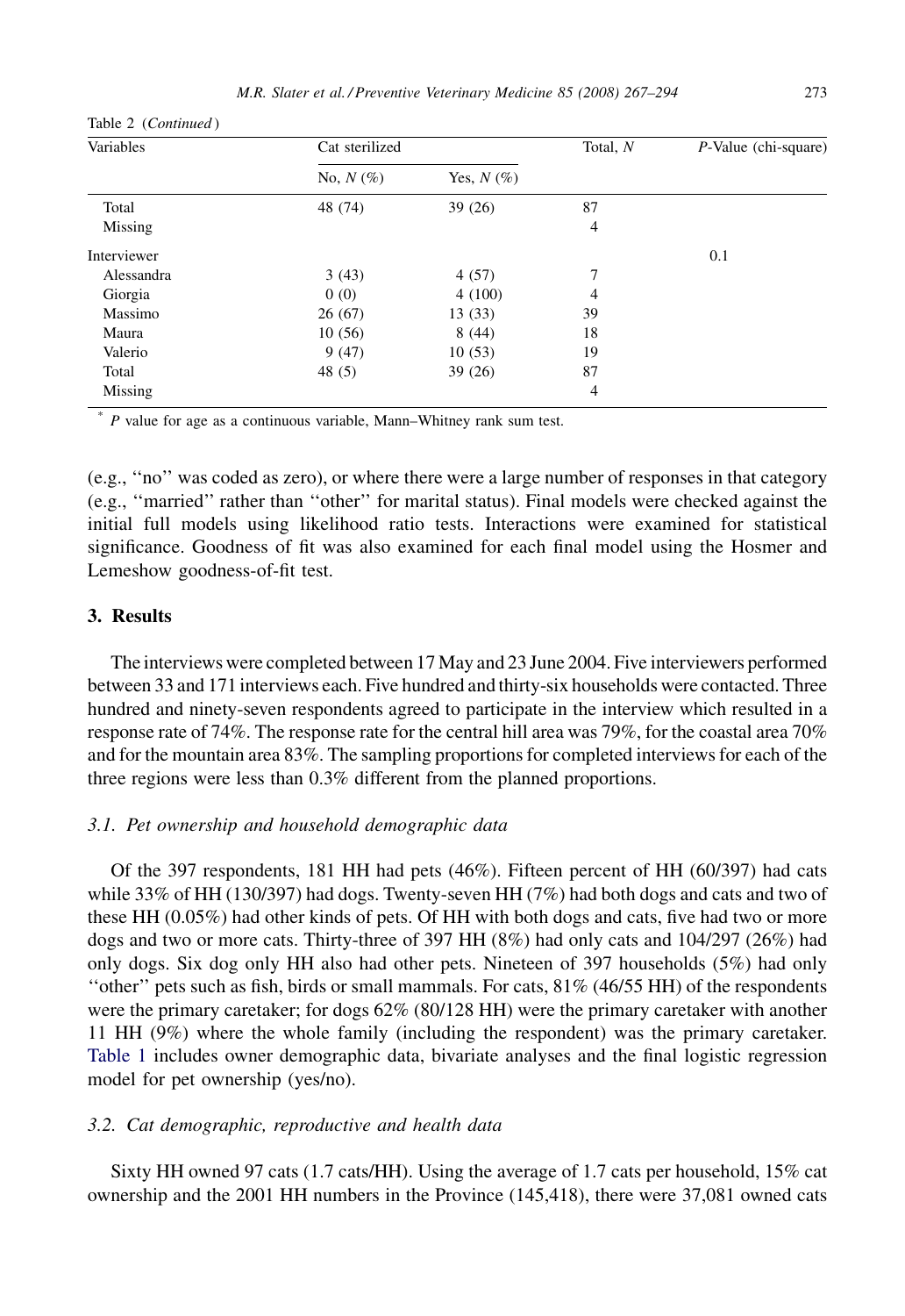Table 3

| Descriptive and bivariate chi-square analyses for cats who were allowed to roam free part of the time $(N = 91, \text{ yes} = 24, \text{$ |  |
|-------------------------------------------------------------------------------------------------------------------------------------------|--|
| $26\%$                                                                                                                                    |  |

| No, $N$ $(\%)$<br>Yes, $N(\%)$<br>0.7<br><b>Sex</b><br>Male<br>33 (76)<br>13 (24)<br>46<br>Female<br>34 (72)<br>11(28)<br>45<br>Total<br>91<br>67 (74)<br>24 (36)<br>$0.07*$<br>Age (years)<br>3.1<br>4.3<br>Mean<br>3<br>$\overline{\mathbf{4}}$<br>Median<br>$0.2 - 1$<br>17 (94)<br>1(6)<br>18<br>2<br>19<br>15 (79)<br>4(21)<br>$3 - 4$<br>17(61)<br>11 (39)<br>28<br>$5 - 10$<br>26<br>18 (69)<br>8(31)<br>Total<br>91<br>67 (74)<br>24 (36)<br>0.8<br>Source<br>Purchased<br>$\overline{c}$<br>2(100)<br>0(0)<br>$\sqrt{2}$<br>Adopted from shelter<br>1(50)<br>1(50)<br>Born in house<br>15(75)<br>5(25)<br>20<br>Gift<br>27<br>20 (74)<br>7(26)<br>Found<br>36<br>25 (69)<br>11 (31)<br>Total<br>63 (69)<br>24 (31)<br>87<br>4<br>Missing<br>< 0.001<br>Where do they live<br>Outside<br>16(36)<br>28 (64)<br>44<br>Indoor/outdoor<br>9(53)<br>8(47)<br>17<br>27<br>Inside<br>27 (100)<br>0(0)<br>Total<br>88<br>64 (70)<br>24 (30)<br>Missing<br>3<br>< 0.001<br>Confined to yard<br>No<br>36(61)<br>23 (39)<br>59<br>Yes<br>29<br>28 (97)<br>1(3)<br>Total<br>88<br>64 (73)<br>24 (27)<br>3<br>Missing<br>0.13<br>Ever visited a veterinarian<br>No<br>16(62)<br>10(38)<br>26<br>Yes<br>62<br>48 (77)<br>14 (13)<br>Total<br>64 (73)<br>88<br>24 (27)<br>3<br>Missing<br>Region<br>< 0.001<br>Central hills<br>39 (70)<br>17(30)<br>56<br>26 (96)<br>1(4)<br>27<br>Coast<br>Mountain<br>2(25)<br>6(75)<br>8<br>67(74)<br>Total<br>24 (26)<br>91 | Variables | Cat roams free |  | Total, N | $P$ -Value (chi-square) |
|-----------------------------------------------------------------------------------------------------------------------------------------------------------------------------------------------------------------------------------------------------------------------------------------------------------------------------------------------------------------------------------------------------------------------------------------------------------------------------------------------------------------------------------------------------------------------------------------------------------------------------------------------------------------------------------------------------------------------------------------------------------------------------------------------------------------------------------------------------------------------------------------------------------------------------------------------------------------------------------------------------------------------------------------------------------------------------------------------------------------------------------------------------------------------------------------------------------------------------------------------------------------------------------------------------------------------------------------------------------------------------------------------------------------------------------------------------------|-----------|----------------|--|----------|-------------------------|
|                                                                                                                                                                                                                                                                                                                                                                                                                                                                                                                                                                                                                                                                                                                                                                                                                                                                                                                                                                                                                                                                                                                                                                                                                                                                                                                                                                                                                                                           |           |                |  |          |                         |
|                                                                                                                                                                                                                                                                                                                                                                                                                                                                                                                                                                                                                                                                                                                                                                                                                                                                                                                                                                                                                                                                                                                                                                                                                                                                                                                                                                                                                                                           |           |                |  |          |                         |
|                                                                                                                                                                                                                                                                                                                                                                                                                                                                                                                                                                                                                                                                                                                                                                                                                                                                                                                                                                                                                                                                                                                                                                                                                                                                                                                                                                                                                                                           |           |                |  |          |                         |
|                                                                                                                                                                                                                                                                                                                                                                                                                                                                                                                                                                                                                                                                                                                                                                                                                                                                                                                                                                                                                                                                                                                                                                                                                                                                                                                                                                                                                                                           |           |                |  |          |                         |
|                                                                                                                                                                                                                                                                                                                                                                                                                                                                                                                                                                                                                                                                                                                                                                                                                                                                                                                                                                                                                                                                                                                                                                                                                                                                                                                                                                                                                                                           |           |                |  |          |                         |
|                                                                                                                                                                                                                                                                                                                                                                                                                                                                                                                                                                                                                                                                                                                                                                                                                                                                                                                                                                                                                                                                                                                                                                                                                                                                                                                                                                                                                                                           |           |                |  |          |                         |
|                                                                                                                                                                                                                                                                                                                                                                                                                                                                                                                                                                                                                                                                                                                                                                                                                                                                                                                                                                                                                                                                                                                                                                                                                                                                                                                                                                                                                                                           |           |                |  |          |                         |
|                                                                                                                                                                                                                                                                                                                                                                                                                                                                                                                                                                                                                                                                                                                                                                                                                                                                                                                                                                                                                                                                                                                                                                                                                                                                                                                                                                                                                                                           |           |                |  |          |                         |
|                                                                                                                                                                                                                                                                                                                                                                                                                                                                                                                                                                                                                                                                                                                                                                                                                                                                                                                                                                                                                                                                                                                                                                                                                                                                                                                                                                                                                                                           |           |                |  |          |                         |
|                                                                                                                                                                                                                                                                                                                                                                                                                                                                                                                                                                                                                                                                                                                                                                                                                                                                                                                                                                                                                                                                                                                                                                                                                                                                                                                                                                                                                                                           |           |                |  |          |                         |
|                                                                                                                                                                                                                                                                                                                                                                                                                                                                                                                                                                                                                                                                                                                                                                                                                                                                                                                                                                                                                                                                                                                                                                                                                                                                                                                                                                                                                                                           |           |                |  |          |                         |
|                                                                                                                                                                                                                                                                                                                                                                                                                                                                                                                                                                                                                                                                                                                                                                                                                                                                                                                                                                                                                                                                                                                                                                                                                                                                                                                                                                                                                                                           |           |                |  |          |                         |
|                                                                                                                                                                                                                                                                                                                                                                                                                                                                                                                                                                                                                                                                                                                                                                                                                                                                                                                                                                                                                                                                                                                                                                                                                                                                                                                                                                                                                                                           |           |                |  |          |                         |
|                                                                                                                                                                                                                                                                                                                                                                                                                                                                                                                                                                                                                                                                                                                                                                                                                                                                                                                                                                                                                                                                                                                                                                                                                                                                                                                                                                                                                                                           |           |                |  |          |                         |
|                                                                                                                                                                                                                                                                                                                                                                                                                                                                                                                                                                                                                                                                                                                                                                                                                                                                                                                                                                                                                                                                                                                                                                                                                                                                                                                                                                                                                                                           |           |                |  |          |                         |
|                                                                                                                                                                                                                                                                                                                                                                                                                                                                                                                                                                                                                                                                                                                                                                                                                                                                                                                                                                                                                                                                                                                                                                                                                                                                                                                                                                                                                                                           |           |                |  |          |                         |
|                                                                                                                                                                                                                                                                                                                                                                                                                                                                                                                                                                                                                                                                                                                                                                                                                                                                                                                                                                                                                                                                                                                                                                                                                                                                                                                                                                                                                                                           |           |                |  |          |                         |
|                                                                                                                                                                                                                                                                                                                                                                                                                                                                                                                                                                                                                                                                                                                                                                                                                                                                                                                                                                                                                                                                                                                                                                                                                                                                                                                                                                                                                                                           |           |                |  |          |                         |
|                                                                                                                                                                                                                                                                                                                                                                                                                                                                                                                                                                                                                                                                                                                                                                                                                                                                                                                                                                                                                                                                                                                                                                                                                                                                                                                                                                                                                                                           |           |                |  |          |                         |
|                                                                                                                                                                                                                                                                                                                                                                                                                                                                                                                                                                                                                                                                                                                                                                                                                                                                                                                                                                                                                                                                                                                                                                                                                                                                                                                                                                                                                                                           |           |                |  |          |                         |
|                                                                                                                                                                                                                                                                                                                                                                                                                                                                                                                                                                                                                                                                                                                                                                                                                                                                                                                                                                                                                                                                                                                                                                                                                                                                                                                                                                                                                                                           |           |                |  |          |                         |
|                                                                                                                                                                                                                                                                                                                                                                                                                                                                                                                                                                                                                                                                                                                                                                                                                                                                                                                                                                                                                                                                                                                                                                                                                                                                                                                                                                                                                                                           |           |                |  |          |                         |
|                                                                                                                                                                                                                                                                                                                                                                                                                                                                                                                                                                                                                                                                                                                                                                                                                                                                                                                                                                                                                                                                                                                                                                                                                                                                                                                                                                                                                                                           |           |                |  |          |                         |
|                                                                                                                                                                                                                                                                                                                                                                                                                                                                                                                                                                                                                                                                                                                                                                                                                                                                                                                                                                                                                                                                                                                                                                                                                                                                                                                                                                                                                                                           |           |                |  |          |                         |
|                                                                                                                                                                                                                                                                                                                                                                                                                                                                                                                                                                                                                                                                                                                                                                                                                                                                                                                                                                                                                                                                                                                                                                                                                                                                                                                                                                                                                                                           |           |                |  |          |                         |
|                                                                                                                                                                                                                                                                                                                                                                                                                                                                                                                                                                                                                                                                                                                                                                                                                                                                                                                                                                                                                                                                                                                                                                                                                                                                                                                                                                                                                                                           |           |                |  |          |                         |
|                                                                                                                                                                                                                                                                                                                                                                                                                                                                                                                                                                                                                                                                                                                                                                                                                                                                                                                                                                                                                                                                                                                                                                                                                                                                                                                                                                                                                                                           |           |                |  |          |                         |
|                                                                                                                                                                                                                                                                                                                                                                                                                                                                                                                                                                                                                                                                                                                                                                                                                                                                                                                                                                                                                                                                                                                                                                                                                                                                                                                                                                                                                                                           |           |                |  |          |                         |
|                                                                                                                                                                                                                                                                                                                                                                                                                                                                                                                                                                                                                                                                                                                                                                                                                                                                                                                                                                                                                                                                                                                                                                                                                                                                                                                                                                                                                                                           |           |                |  |          |                         |
|                                                                                                                                                                                                                                                                                                                                                                                                                                                                                                                                                                                                                                                                                                                                                                                                                                                                                                                                                                                                                                                                                                                                                                                                                                                                                                                                                                                                                                                           |           |                |  |          |                         |
|                                                                                                                                                                                                                                                                                                                                                                                                                                                                                                                                                                                                                                                                                                                                                                                                                                                                                                                                                                                                                                                                                                                                                                                                                                                                                                                                                                                                                                                           |           |                |  |          |                         |
|                                                                                                                                                                                                                                                                                                                                                                                                                                                                                                                                                                                                                                                                                                                                                                                                                                                                                                                                                                                                                                                                                                                                                                                                                                                                                                                                                                                                                                                           |           |                |  |          |                         |
|                                                                                                                                                                                                                                                                                                                                                                                                                                                                                                                                                                                                                                                                                                                                                                                                                                                                                                                                                                                                                                                                                                                                                                                                                                                                                                                                                                                                                                                           |           |                |  |          |                         |
|                                                                                                                                                                                                                                                                                                                                                                                                                                                                                                                                                                                                                                                                                                                                                                                                                                                                                                                                                                                                                                                                                                                                                                                                                                                                                                                                                                                                                                                           |           |                |  |          |                         |
|                                                                                                                                                                                                                                                                                                                                                                                                                                                                                                                                                                                                                                                                                                                                                                                                                                                                                                                                                                                                                                                                                                                                                                                                                                                                                                                                                                                                                                                           |           |                |  |          |                         |
|                                                                                                                                                                                                                                                                                                                                                                                                                                                                                                                                                                                                                                                                                                                                                                                                                                                                                                                                                                                                                                                                                                                                                                                                                                                                                                                                                                                                                                                           |           |                |  |          |                         |
|                                                                                                                                                                                                                                                                                                                                                                                                                                                                                                                                                                                                                                                                                                                                                                                                                                                                                                                                                                                                                                                                                                                                                                                                                                                                                                                                                                                                                                                           |           |                |  |          |                         |
|                                                                                                                                                                                                                                                                                                                                                                                                                                                                                                                                                                                                                                                                                                                                                                                                                                                                                                                                                                                                                                                                                                                                                                                                                                                                                                                                                                                                                                                           |           |                |  |          |                         |
|                                                                                                                                                                                                                                                                                                                                                                                                                                                                                                                                                                                                                                                                                                                                                                                                                                                                                                                                                                                                                                                                                                                                                                                                                                                                                                                                                                                                                                                           |           |                |  |          |                         |
|                                                                                                                                                                                                                                                                                                                                                                                                                                                                                                                                                                                                                                                                                                                                                                                                                                                                                                                                                                                                                                                                                                                                                                                                                                                                                                                                                                                                                                                           |           |                |  |          |                         |
|                                                                                                                                                                                                                                                                                                                                                                                                                                                                                                                                                                                                                                                                                                                                                                                                                                                                                                                                                                                                                                                                                                                                                                                                                                                                                                                                                                                                                                                           |           |                |  |          |                         |
|                                                                                                                                                                                                                                                                                                                                                                                                                                                                                                                                                                                                                                                                                                                                                                                                                                                                                                                                                                                                                                                                                                                                                                                                                                                                                                                                                                                                                                                           |           |                |  |          |                         |
|                                                                                                                                                                                                                                                                                                                                                                                                                                                                                                                                                                                                                                                                                                                                                                                                                                                                                                                                                                                                                                                                                                                                                                                                                                                                                                                                                                                                                                                           |           |                |  |          |                         |
|                                                                                                                                                                                                                                                                                                                                                                                                                                                                                                                                                                                                                                                                                                                                                                                                                                                                                                                                                                                                                                                                                                                                                                                                                                                                                                                                                                                                                                                           |           |                |  |          |                         |
| $0.18\,$<br>Sterilized                                                                                                                                                                                                                                                                                                                                                                                                                                                                                                                                                                                                                                                                                                                                                                                                                                                                                                                                                                                                                                                                                                                                                                                                                                                                                                                                                                                                                                    |           |                |  |          |                         |
| 32(67)<br>$\sqrt{48}$<br>No<br>16(33)                                                                                                                                                                                                                                                                                                                                                                                                                                                                                                                                                                                                                                                                                                                                                                                                                                                                                                                                                                                                                                                                                                                                                                                                                                                                                                                                                                                                                     |           |                |  |          |                         |
| Yes<br>31 (80)<br>8 (20)<br>39                                                                                                                                                                                                                                                                                                                                                                                                                                                                                                                                                                                                                                                                                                                                                                                                                                                                                                                                                                                                                                                                                                                                                                                                                                                                                                                                                                                                                            |           |                |  |          |                         |
| Total<br>63 (69)<br>24 (31)<br>87                                                                                                                                                                                                                                                                                                                                                                                                                                                                                                                                                                                                                                                                                                                                                                                                                                                                                                                                                                                                                                                                                                                                                                                                                                                                                                                                                                                                                         |           |                |  |          |                         |
| Missing<br>$\overline{4}$                                                                                                                                                                                                                                                                                                                                                                                                                                                                                                                                                                                                                                                                                                                                                                                                                                                                                                                                                                                                                                                                                                                                                                                                                                                                                                                                                                                                                                 |           |                |  |          |                         |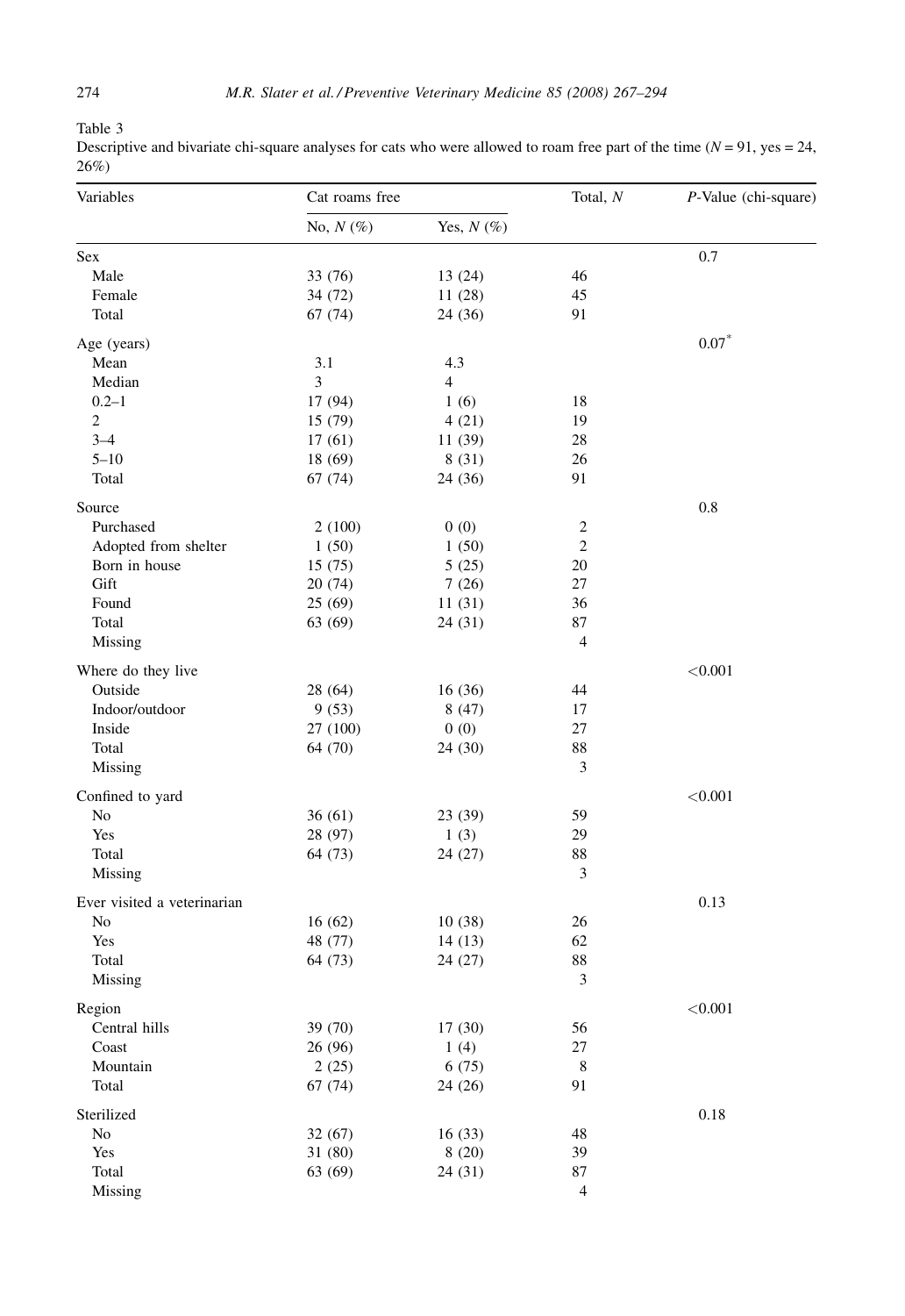| Variables   | Cat roams free |              |    | $P$ -Value (chi-square) |
|-------------|----------------|--------------|----|-------------------------|
|             | No. $N(\%)$    | Yes, $N(\%)$ |    |                         |
| Interviewer |                |              |    | 0.5                     |
| Alessandra  | 8(89)          | 1(11)        | 9  |                         |
| Giorgia     | 2(50)          | 2(50)        | 4  |                         |
| Massimo     | 29(73)         | 11(27)       | 40 |                         |
| Maura       | 12(67)         | 6(33)        | 18 |                         |
| Valerio     | 16(80)         | 4(20)        | 20 |                         |
| Total       | 67(74)         | 24 (26)      | 91 |                         |

<span id="page-8-0"></span>Table 3 (Continued )

 $P$  value for age as a continuous variable, Mann–Whitney rank sum test.

living in the Province. Forty-three of 60 HH (72%) had one cat, 9/60 HH (15%) had two cats, 4/60 HH (7%) had three cats and 3/60 HH (5%) had six cats. One HH did not provide any additional data on the six cats owned. Therefore, all of the following analyses were performed on 91 cats. See [Tables 2 and 3](#page-5-0) for cat data and bivariate analyses. In addition, among cats outside at least part of the time, respondents indicated that one spent time both in a yard and also was free-roaming and one cat was allowed outside under supervision only.

Twenty-two households owned the 29 cats who had had a litter (20 females, 9 males). Respondents were significantly more likely to report that they did not know if a male cat was bred then if a female had been bred (chi-square test,  $p = 0.004$ ). Data on litter size were provided for 27/33 litters reported from female cats. The median litter size was three kittens (range one to five). The total number of kittens reported for female cats was 82. If the median of 3 kittens was applied to each litter of unknown size, another 18 kittens were produced by female cats (total 100 kittens). Using the ages of the female cats in the study, an estimated 1.3 kittens were produced for each cat year of life. The disposition of kittens in shown in [Appendix A.](#page-26-0)

### 3.3. Dog demographic, reproductive and health data

There were 130 HH that had dogs; one did not provide any data on their three dogs. With a mean of 1.4 dogs/HH (184/130) and 33% dog ownership among the 145,418 HH, there were 67,183 owned dogs living in the Province. We had detailed data on 182 dogs in 129 HH. Ninetyfour of 129 HH (73%) owned one dog, 24 HH (19%) owned two dogs, five HH (4%) owned three dogs, four HH (3%) owned four dogs and one HH (1%) each owned five and six dogs. See [Tables 4–6](#page-9-0) for details on dog ownership.

Of the 129 HH with dogs, 78/129 (60%) kept at least one outside-only dogs, 22/129 (17%) kept at least one indoor/outdoor dog and 29/129 (22%) kept at least one indoor-only dog. See [Fig. 1](#page-16-0) for more details. One hundred and thirty-seven dogs of 188 (76%) knew basic commands (sit, stay or come) and/or how to walk on a leash. Of these, 59% (81/137 dogs) knew both and 24% (43 dogs) had no training. Of the 137 dogs with some training, 91% (125/137) were trained by the owner.

Twenty-one female dogs, 21 male dogs and one dog of unknown sex were reported to have had at least one litter. Of the 29 dogs who were sterilized, 7 (24%) were known to have had a litter beforehand. There were data on litter size for 23/38 litters born to females. The median litter size for females was three (mean 2.6 puppies/litter) (range one to six). The total number of puppies reported for females was 61. The estimated numbers of puppies born was 106 (assuming the median size for the 15 litters of unknown size). Using the sum of the female dog ages, there were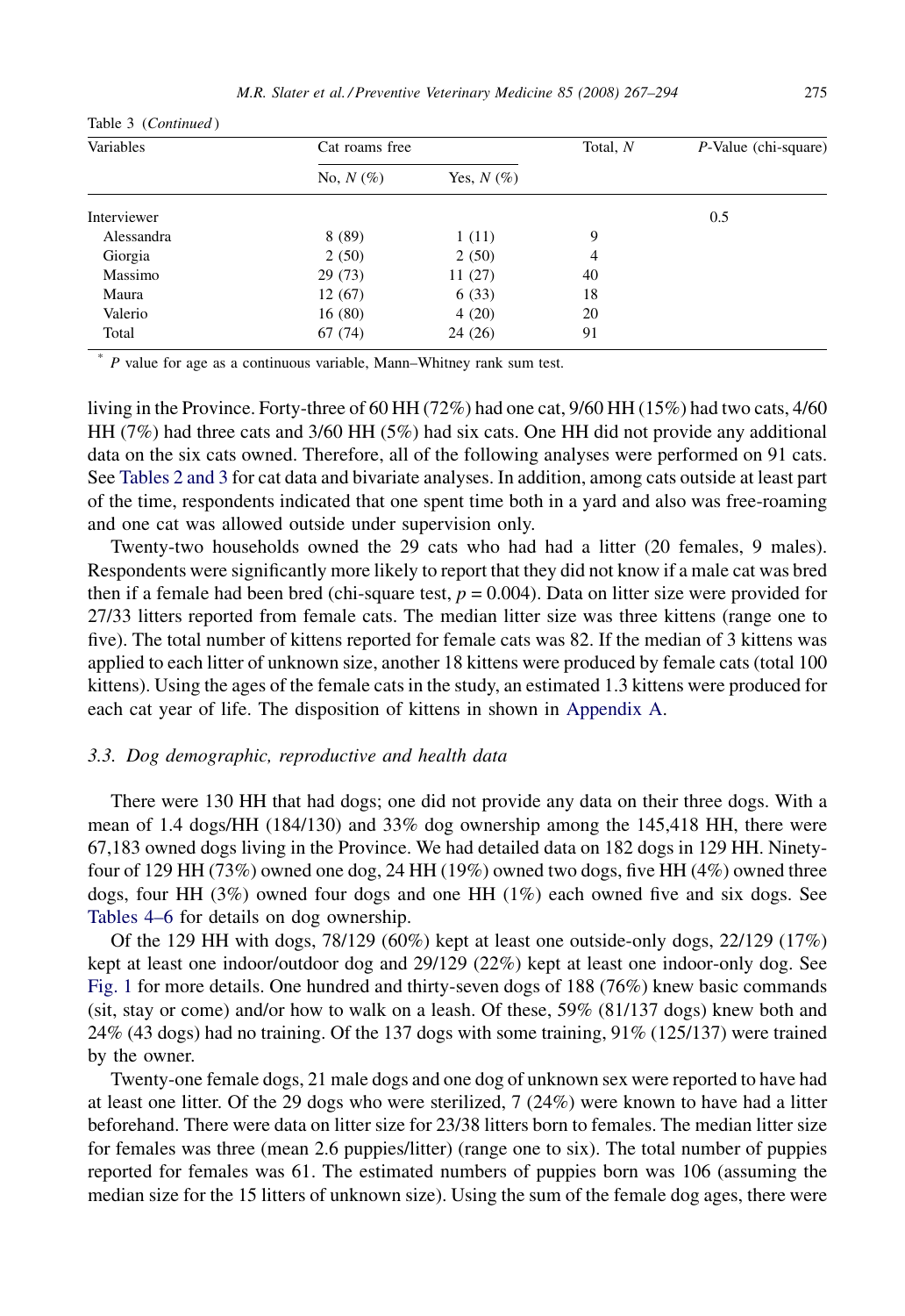<span id="page-9-0"></span>

| ۰. | ۰ | I<br>۰, |  |
|----|---|---------|--|
|    |   |         |  |

Table 4 Descriptive and bivariate chi-square analyses for dogs who were sterilized or not  $(N = 177, \text{ yes} = 29, \frac{16\%}{100})$ 

| Variables                 | Dog sterilized |              | Total, N       | <i>P</i> -Value (chi-square) |
|---------------------------|----------------|--------------|----------------|------------------------------|
|                           | No, $N(\%)$    | Yes, $N(\%)$ |                |                              |
| Sex                       |                |              |                | ${<}0.001$                   |
| Male                      | 100 (92)       | 9(8)         | 109            |                              |
| Female                    | 47 (70)        | 20(30)       | 67             |                              |
| Total                     | 147 (84)       | 29(16)       | 176            |                              |
| Missing                   |                |              | 6              |                              |
| Age (years)               |                |              |                | $0.15^*$                     |
| Mean                      | 4.5            | 6            |                |                              |
| Median                    | $\overline{4}$ | 5            |                |                              |
| Min-max                   | $0.1 - 14$     | $0.4 - 17$   |                |                              |
| Total                     | 146 (87)       | 29 (13)      | 175            |                              |
| Missing                   |                |              | 7              |                              |
| Size                      |                |              |                | 0.7                          |
| Large $\geq 16$ kg        | 42 (84)        | 8 (16)       | 50             |                              |
| Medium 6-15 kg            | 49 (86)        | 8(14)        | 57             |                              |
| Small $\leq$ 5 kg         | 55 (81)        | 13 (19)      | 69             |                              |
| Total                     | 146 (83)       | 29 (17)      | 175            |                              |
| Missing                   |                |              | $\tau$         |                              |
| Purebred                  |                |              |                | 0.3                          |
| No                        | 87 (81)        | 20 (19)      | 107            |                              |
| Yes                       | 66 (87)        | 9(13)        | 70             |                              |
| Total                     | 148 (84)       | 29 (13)      | 177            |                              |
| Missing                   |                |              | 5              |                              |
| Source                    |                |              |                | 0.08                         |
| Gift                      | 72 (86)        | 12(14)       | 84             |                              |
| Found                     | 25 (76)        | 8(24)        | 33             |                              |
| Purchased                 | 25 (93)        | 2(7)         | 27             |                              |
| Born in house             | 20 (91)        | 2(9)         | 22             |                              |
| Adopted from shelter      | 6(60)          | 4(40)        | 10             |                              |
| Total                     |                |              | 176            |                              |
| Missing                   | 148 (84)       | 28 (16)      | 6              |                              |
| Where do they live        |                |              |                | 0.7                          |
| Outside                   | 92 (84)        | 17(16)       | 109            |                              |
| Indoor/outdoor            |                |              |                |                              |
| Inside                    | 13 (76)        | 4(24)        | 17<br>50       |                              |
|                           | 42 (84)        | 8(16)        |                |                              |
| Total<br>Missing          | 147 (84)       | 29 (16)      | 176<br>6       |                              |
|                           |                |              |                | 0.4                          |
| Confined to yard<br>No    | 63 (81)        |              | 78             |                              |
|                           |                | 15 (19)      | 99             |                              |
| Yes                       | 85 (86)        | 14(14)       |                |                              |
| Total<br>Missing          | 148 (84)       | 29(16)       | 177<br>5       |                              |
| Outside under supervision |                |              |                | 0.07                         |
| No                        | 146 (84)       | 27(16)       | 173            |                              |
| Yes                       |                |              | $\overline{4}$ |                              |
|                           | 2(50)          | 2(50)        |                |                              |
| Total                     | 148 (84)       | 29 (16)      | 177            |                              |
| Missing                   |                |              | $\sqrt{5}$     |                              |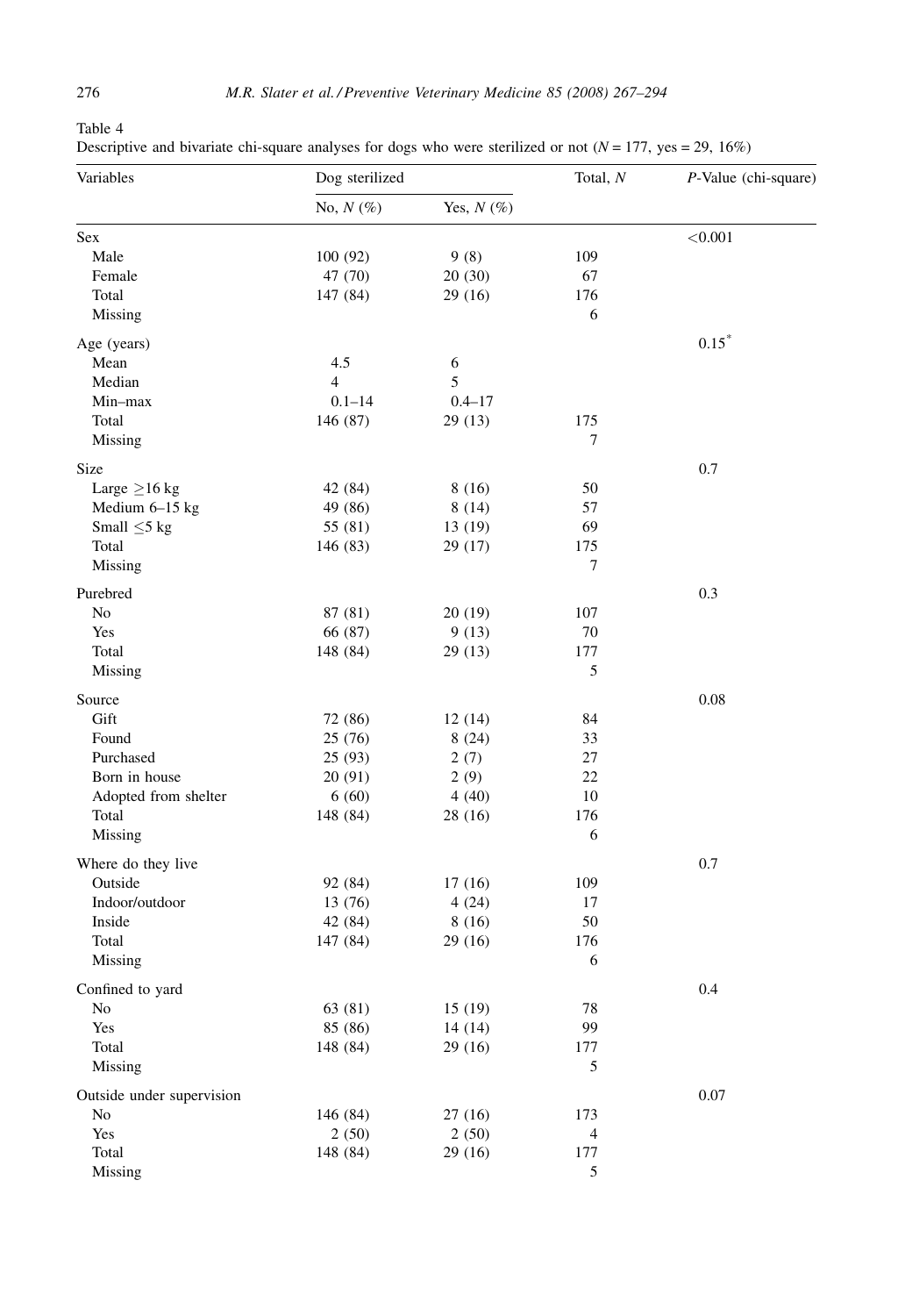## Table 4 (Continued )

| No, $N(\%)$<br>Yes, $N(\%)$<br>Tied up outside<br>0.20<br>169<br>No<br>140 (83)<br>29 (17)<br>Yes<br>8(100)<br>8<br>0(0)<br>Total<br>177<br>148 (84)<br>29 (16)<br>Missing<br>5<br>0.9<br>Allowed to roam free<br>129 (84)<br>154<br>No<br>25 (16)<br>Yes<br>23<br>19(83)<br>4(17)<br>Total<br>177<br>148 (84)<br>29 (16)<br>5<br>Missing<br>0.02<br>Use<br>Companion<br>115 (80)<br>143<br>28 (20)<br>Working dog<br>1(3)<br>33<br>32 (97)<br>Total<br>176<br>147 (84)<br>29 (16)<br>2<br>Missing<br>0.04<br>No<br>65 (90)<br>7(10)<br>72<br>Yes<br>104<br>82 (79)<br>22(21)<br>Total<br>147 (84)<br>176<br>29 (16)<br>Missing<br>6<br>0.25<br>65<br>No<br>57 (88)<br>8(12)<br>Yes<br>111<br>90 $(81)$<br>21 (19)<br>Total<br>176<br>147 (84)<br>29 (16)<br>Missing<br>6<br>0.9<br>Veterinary visits<br>No<br>6(86)<br>7<br>1(14)<br>Yes<br>140 (83)<br>28 (17)<br>168<br>Total<br>175<br>146 (83)<br>29 (17)<br>Missing<br>7<br>Region<br>0.22<br>99<br>Central hills<br>87 (88)<br>12(12)<br>Coast<br>59<br>46 (78)<br>13 (22)<br>Mountain<br>15 (79)<br>4(21)<br>19<br>Total<br>177<br>148 (84)<br>29 (16)<br>Missing<br>5<br>0.9<br>Yes<br>86<br>72 (84)<br>14(16)<br>No<br>72 (84)<br>14 (16)<br>86<br>Total<br>144 (88)<br>28 (12)<br>172<br>10<br>Missing<br>0.22<br>29<br>Alessandra<br>25 (86)<br>4(14)<br>Giorgia<br>9(75)<br>12<br>3(25)<br>Massimo<br>44 (83)<br>53<br>9(17)<br>Maura<br>29<br>28 (97)<br>1(3) | Variables                     | Dog sterilized |        | Total, N | P-Value (chi-square) |
|-----------------------------------------------------------------------------------------------------------------------------------------------------------------------------------------------------------------------------------------------------------------------------------------------------------------------------------------------------------------------------------------------------------------------------------------------------------------------------------------------------------------------------------------------------------------------------------------------------------------------------------------------------------------------------------------------------------------------------------------------------------------------------------------------------------------------------------------------------------------------------------------------------------------------------------------------------------------------------------------------------------------------------------------------------------------------------------------------------------------------------------------------------------------------------------------------------------------------------------------------------------------------------------------------------------------------------------------------------------------------------------------------------------------------------|-------------------------------|----------------|--------|----------|----------------------|
|                                                                                                                                                                                                                                                                                                                                                                                                                                                                                                                                                                                                                                                                                                                                                                                                                                                                                                                                                                                                                                                                                                                                                                                                                                                                                                                                                                                                                             |                               |                |        |          |                      |
|                                                                                                                                                                                                                                                                                                                                                                                                                                                                                                                                                                                                                                                                                                                                                                                                                                                                                                                                                                                                                                                                                                                                                                                                                                                                                                                                                                                                                             |                               |                |        |          |                      |
|                                                                                                                                                                                                                                                                                                                                                                                                                                                                                                                                                                                                                                                                                                                                                                                                                                                                                                                                                                                                                                                                                                                                                                                                                                                                                                                                                                                                                             |                               |                |        |          |                      |
|                                                                                                                                                                                                                                                                                                                                                                                                                                                                                                                                                                                                                                                                                                                                                                                                                                                                                                                                                                                                                                                                                                                                                                                                                                                                                                                                                                                                                             |                               |                |        |          |                      |
|                                                                                                                                                                                                                                                                                                                                                                                                                                                                                                                                                                                                                                                                                                                                                                                                                                                                                                                                                                                                                                                                                                                                                                                                                                                                                                                                                                                                                             |                               |                |        |          |                      |
|                                                                                                                                                                                                                                                                                                                                                                                                                                                                                                                                                                                                                                                                                                                                                                                                                                                                                                                                                                                                                                                                                                                                                                                                                                                                                                                                                                                                                             |                               |                |        |          |                      |
|                                                                                                                                                                                                                                                                                                                                                                                                                                                                                                                                                                                                                                                                                                                                                                                                                                                                                                                                                                                                                                                                                                                                                                                                                                                                                                                                                                                                                             |                               |                |        |          |                      |
|                                                                                                                                                                                                                                                                                                                                                                                                                                                                                                                                                                                                                                                                                                                                                                                                                                                                                                                                                                                                                                                                                                                                                                                                                                                                                                                                                                                                                             |                               |                |        |          |                      |
|                                                                                                                                                                                                                                                                                                                                                                                                                                                                                                                                                                                                                                                                                                                                                                                                                                                                                                                                                                                                                                                                                                                                                                                                                                                                                                                                                                                                                             |                               |                |        |          |                      |
|                                                                                                                                                                                                                                                                                                                                                                                                                                                                                                                                                                                                                                                                                                                                                                                                                                                                                                                                                                                                                                                                                                                                                                                                                                                                                                                                                                                                                             |                               |                |        |          |                      |
|                                                                                                                                                                                                                                                                                                                                                                                                                                                                                                                                                                                                                                                                                                                                                                                                                                                                                                                                                                                                                                                                                                                                                                                                                                                                                                                                                                                                                             |                               |                |        |          |                      |
|                                                                                                                                                                                                                                                                                                                                                                                                                                                                                                                                                                                                                                                                                                                                                                                                                                                                                                                                                                                                                                                                                                                                                                                                                                                                                                                                                                                                                             |                               |                |        |          |                      |
|                                                                                                                                                                                                                                                                                                                                                                                                                                                                                                                                                                                                                                                                                                                                                                                                                                                                                                                                                                                                                                                                                                                                                                                                                                                                                                                                                                                                                             |                               |                |        |          |                      |
|                                                                                                                                                                                                                                                                                                                                                                                                                                                                                                                                                                                                                                                                                                                                                                                                                                                                                                                                                                                                                                                                                                                                                                                                                                                                                                                                                                                                                             |                               |                |        |          |                      |
|                                                                                                                                                                                                                                                                                                                                                                                                                                                                                                                                                                                                                                                                                                                                                                                                                                                                                                                                                                                                                                                                                                                                                                                                                                                                                                                                                                                                                             |                               |                |        |          |                      |
|                                                                                                                                                                                                                                                                                                                                                                                                                                                                                                                                                                                                                                                                                                                                                                                                                                                                                                                                                                                                                                                                                                                                                                                                                                                                                                                                                                                                                             |                               |                |        |          |                      |
|                                                                                                                                                                                                                                                                                                                                                                                                                                                                                                                                                                                                                                                                                                                                                                                                                                                                                                                                                                                                                                                                                                                                                                                                                                                                                                                                                                                                                             |                               |                |        |          |                      |
|                                                                                                                                                                                                                                                                                                                                                                                                                                                                                                                                                                                                                                                                                                                                                                                                                                                                                                                                                                                                                                                                                                                                                                                                                                                                                                                                                                                                                             | Trained to sit, stay, or come |                |        |          |                      |
|                                                                                                                                                                                                                                                                                                                                                                                                                                                                                                                                                                                                                                                                                                                                                                                                                                                                                                                                                                                                                                                                                                                                                                                                                                                                                                                                                                                                                             |                               |                |        |          |                      |
|                                                                                                                                                                                                                                                                                                                                                                                                                                                                                                                                                                                                                                                                                                                                                                                                                                                                                                                                                                                                                                                                                                                                                                                                                                                                                                                                                                                                                             |                               |                |        |          |                      |
|                                                                                                                                                                                                                                                                                                                                                                                                                                                                                                                                                                                                                                                                                                                                                                                                                                                                                                                                                                                                                                                                                                                                                                                                                                                                                                                                                                                                                             |                               |                |        |          |                      |
|                                                                                                                                                                                                                                                                                                                                                                                                                                                                                                                                                                                                                                                                                                                                                                                                                                                                                                                                                                                                                                                                                                                                                                                                                                                                                                                                                                                                                             |                               |                |        |          |                      |
|                                                                                                                                                                                                                                                                                                                                                                                                                                                                                                                                                                                                                                                                                                                                                                                                                                                                                                                                                                                                                                                                                                                                                                                                                                                                                                                                                                                                                             | Walks on leash                |                |        |          |                      |
|                                                                                                                                                                                                                                                                                                                                                                                                                                                                                                                                                                                                                                                                                                                                                                                                                                                                                                                                                                                                                                                                                                                                                                                                                                                                                                                                                                                                                             |                               |                |        |          |                      |
|                                                                                                                                                                                                                                                                                                                                                                                                                                                                                                                                                                                                                                                                                                                                                                                                                                                                                                                                                                                                                                                                                                                                                                                                                                                                                                                                                                                                                             |                               |                |        |          |                      |
|                                                                                                                                                                                                                                                                                                                                                                                                                                                                                                                                                                                                                                                                                                                                                                                                                                                                                                                                                                                                                                                                                                                                                                                                                                                                                                                                                                                                                             |                               |                |        |          |                      |
|                                                                                                                                                                                                                                                                                                                                                                                                                                                                                                                                                                                                                                                                                                                                                                                                                                                                                                                                                                                                                                                                                                                                                                                                                                                                                                                                                                                                                             |                               |                |        |          |                      |
|                                                                                                                                                                                                                                                                                                                                                                                                                                                                                                                                                                                                                                                                                                                                                                                                                                                                                                                                                                                                                                                                                                                                                                                                                                                                                                                                                                                                                             |                               |                |        |          |                      |
|                                                                                                                                                                                                                                                                                                                                                                                                                                                                                                                                                                                                                                                                                                                                                                                                                                                                                                                                                                                                                                                                                                                                                                                                                                                                                                                                                                                                                             |                               |                |        |          |                      |
|                                                                                                                                                                                                                                                                                                                                                                                                                                                                                                                                                                                                                                                                                                                                                                                                                                                                                                                                                                                                                                                                                                                                                                                                                                                                                                                                                                                                                             |                               |                |        |          |                      |
|                                                                                                                                                                                                                                                                                                                                                                                                                                                                                                                                                                                                                                                                                                                                                                                                                                                                                                                                                                                                                                                                                                                                                                                                                                                                                                                                                                                                                             |                               |                |        |          |                      |
|                                                                                                                                                                                                                                                                                                                                                                                                                                                                                                                                                                                                                                                                                                                                                                                                                                                                                                                                                                                                                                                                                                                                                                                                                                                                                                                                                                                                                             |                               |                |        |          |                      |
|                                                                                                                                                                                                                                                                                                                                                                                                                                                                                                                                                                                                                                                                                                                                                                                                                                                                                                                                                                                                                                                                                                                                                                                                                                                                                                                                                                                                                             |                               |                |        |          |                      |
|                                                                                                                                                                                                                                                                                                                                                                                                                                                                                                                                                                                                                                                                                                                                                                                                                                                                                                                                                                                                                                                                                                                                                                                                                                                                                                                                                                                                                             |                               |                |        |          |                      |
|                                                                                                                                                                                                                                                                                                                                                                                                                                                                                                                                                                                                                                                                                                                                                                                                                                                                                                                                                                                                                                                                                                                                                                                                                                                                                                                                                                                                                             |                               |                |        |          |                      |
|                                                                                                                                                                                                                                                                                                                                                                                                                                                                                                                                                                                                                                                                                                                                                                                                                                                                                                                                                                                                                                                                                                                                                                                                                                                                                                                                                                                                                             |                               |                |        |          |                      |
|                                                                                                                                                                                                                                                                                                                                                                                                                                                                                                                                                                                                                                                                                                                                                                                                                                                                                                                                                                                                                                                                                                                                                                                                                                                                                                                                                                                                                             |                               |                |        |          |                      |
|                                                                                                                                                                                                                                                                                                                                                                                                                                                                                                                                                                                                                                                                                                                                                                                                                                                                                                                                                                                                                                                                                                                                                                                                                                                                                                                                                                                                                             |                               |                |        |          |                      |
|                                                                                                                                                                                                                                                                                                                                                                                                                                                                                                                                                                                                                                                                                                                                                                                                                                                                                                                                                                                                                                                                                                                                                                                                                                                                                                                                                                                                                             |                               |                |        |          |                      |
|                                                                                                                                                                                                                                                                                                                                                                                                                                                                                                                                                                                                                                                                                                                                                                                                                                                                                                                                                                                                                                                                                                                                                                                                                                                                                                                                                                                                                             | Registered                    |                |        |          |                      |
|                                                                                                                                                                                                                                                                                                                                                                                                                                                                                                                                                                                                                                                                                                                                                                                                                                                                                                                                                                                                                                                                                                                                                                                                                                                                                                                                                                                                                             |                               |                |        |          |                      |
|                                                                                                                                                                                                                                                                                                                                                                                                                                                                                                                                                                                                                                                                                                                                                                                                                                                                                                                                                                                                                                                                                                                                                                                                                                                                                                                                                                                                                             |                               |                |        |          |                      |
|                                                                                                                                                                                                                                                                                                                                                                                                                                                                                                                                                                                                                                                                                                                                                                                                                                                                                                                                                                                                                                                                                                                                                                                                                                                                                                                                                                                                                             |                               |                |        |          |                      |
|                                                                                                                                                                                                                                                                                                                                                                                                                                                                                                                                                                                                                                                                                                                                                                                                                                                                                                                                                                                                                                                                                                                                                                                                                                                                                                                                                                                                                             |                               |                |        |          |                      |
|                                                                                                                                                                                                                                                                                                                                                                                                                                                                                                                                                                                                                                                                                                                                                                                                                                                                                                                                                                                                                                                                                                                                                                                                                                                                                                                                                                                                                             | Interviewer                   |                |        |          |                      |
|                                                                                                                                                                                                                                                                                                                                                                                                                                                                                                                                                                                                                                                                                                                                                                                                                                                                                                                                                                                                                                                                                                                                                                                                                                                                                                                                                                                                                             |                               |                |        |          |                      |
|                                                                                                                                                                                                                                                                                                                                                                                                                                                                                                                                                                                                                                                                                                                                                                                                                                                                                                                                                                                                                                                                                                                                                                                                                                                                                                                                                                                                                             |                               |                |        |          |                      |
|                                                                                                                                                                                                                                                                                                                                                                                                                                                                                                                                                                                                                                                                                                                                                                                                                                                                                                                                                                                                                                                                                                                                                                                                                                                                                                                                                                                                                             |                               |                |        |          |                      |
|                                                                                                                                                                                                                                                                                                                                                                                                                                                                                                                                                                                                                                                                                                                                                                                                                                                                                                                                                                                                                                                                                                                                                                                                                                                                                                                                                                                                                             |                               |                |        |          |                      |
|                                                                                                                                                                                                                                                                                                                                                                                                                                                                                                                                                                                                                                                                                                                                                                                                                                                                                                                                                                                                                                                                                                                                                                                                                                                                                                                                                                                                                             | Valerio                       | 42 (78)        | 12(22) | 54       |                      |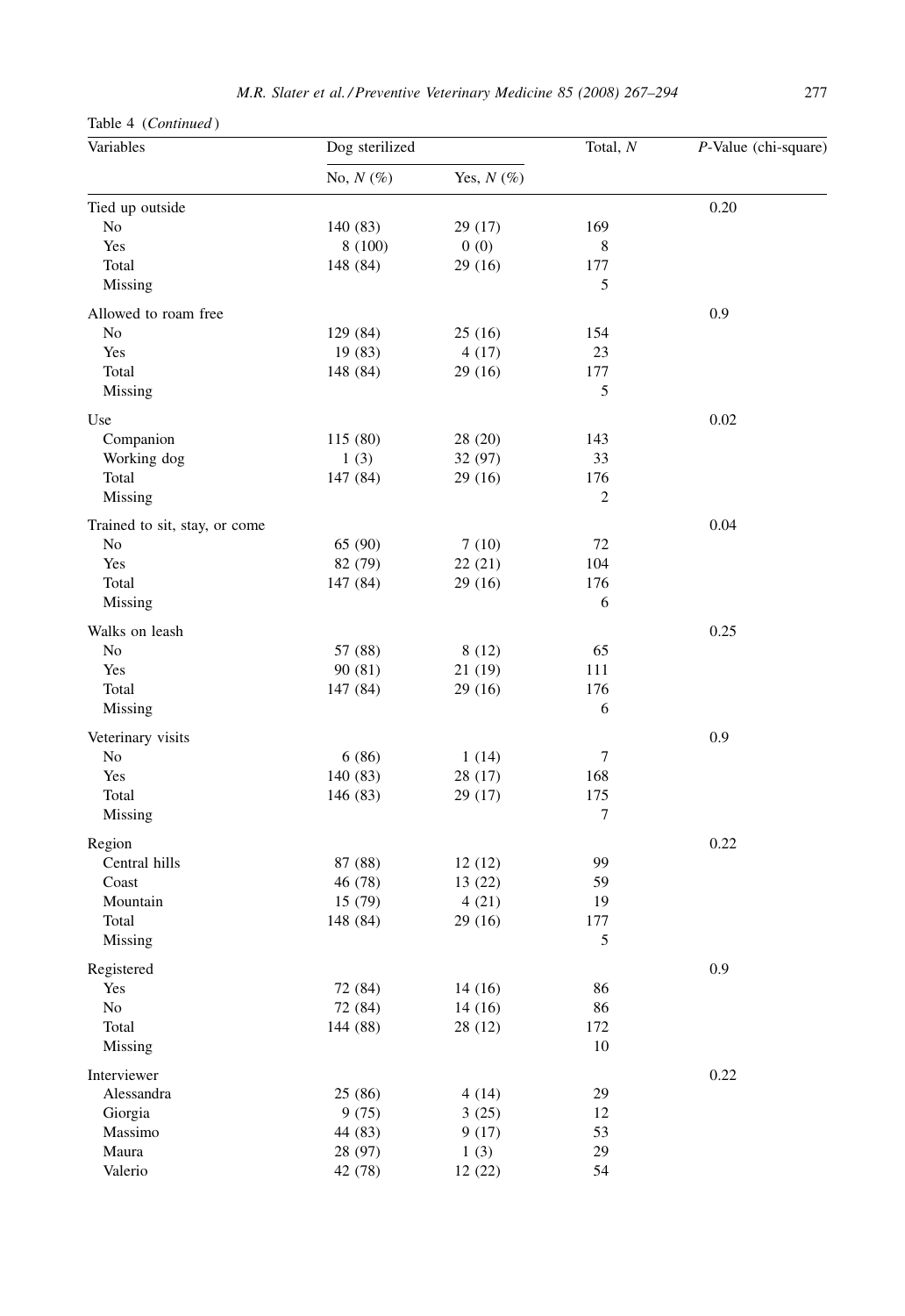| Variables | Dog sterilized |              |     | P-Value (chi-square) |
|-----------|----------------|--------------|-----|----------------------|
|           | No, $N(\%)$    | Yes, $N(\%)$ |     |                      |
| Total     | 148 (84)       | 29(16)       | 177 |                      |
| Missing   |                |              |     |                      |

#### <span id="page-11-0"></span>Table 4 (Continued )

P value for age as a continuous variable, Mann–Whitney rank sum test.

0.7 puppies/dog year for female dogs. Owners of purebred dogs were significantly more likely to have bred their dogs on purpose than owners of mixed breed dogs ( $p = 0.004$ , odds ratio = 8). The one respondent who had sold puppies, had deliberately bred a purebred dog. The disposition of puppies is shown in [Appendix A.](#page-26-0) Two percent of dogs were reported to have leishmaniasis, a serious zoonotic disease in this area of Italy.

Seventy-two percent of respondents (91/127) who owned dogs knew there was a registration for dogs in Italy. Twenty-four respondents of 87 (3 HH did not provide dog registration data) (28%) knew about the registry but had at least one dog not registered. And 5 of 36 respondents indicated they did not know about the registry but said their dog was registered (14%) (assumed to be a data entry error). Among HH with only one dog, 53/88 (60%) had the dog registered. Among households with two or three dogs, 12/30 (40%) had all dogs registered. Among all households with more than one dog, 17/35 (49%) did not have any dogs registered.

Table 5

Descriptive and bivariate chi-square analyses for dogs who were allowed to roam free or not  $(N = 181, \text{yes} = 23, 13\%)$ 

| Variables          | Dog roams free |                | Total, N       | $P$ -Value (chi-square) |
|--------------------|----------------|----------------|----------------|-------------------------|
|                    | No, $N(\%)$    | Yes, $N(\%)$   |                |                         |
| Sex                |                |                |                | 0.4                     |
| Male               | 97 (86)        | 16(14)         | 113            |                         |
| Female             | 61 (90)        | 7(10)          | 68             |                         |
| Total              | 158 (87)       | 23(13)         | 181            |                         |
| Missing            |                |                | $\mathbf{1}$   |                         |
| Age (years)        |                |                |                | 0.7                     |
| Mean               | 4.9            | 4.3            | 4.8            |                         |
| Median             | $\overline{4}$ | $\overline{4}$ | $\overline{4}$ |                         |
| Min-max            | $0.1 - 17$     | $0.1 - 10$     |                |                         |
| Total              | 157 (87)       | 23(13)         | 180            |                         |
| Missing            |                |                | $\overline{c}$ |                         |
| Size               |                |                |                | 0.02                    |
| Large $\geq 16$ kg | 44 (83)        | 9(17)          | 53             |                         |
| Medium 6-15 kg     | 46 (81)        | 11(19)         | 57             |                         |
| Small $\leq$ 5 kg  | 67 (96)        | 3(4)           | 70             |                         |
| Total              | 157 (87)       | 23(13)         | 180            |                         |
| Missing            |                |                | 2              |                         |
| Purebred           |                |                |                | 0.3                     |
| No                 | 94 (85)        | 16(15)         | 110            |                         |
| Yes                | 65 (90)        | 7(10)          | 72             |                         |
| Total              | 159 (87)       | 23(13)         | 182            |                         |
| Source             |                |                |                | 0.5                     |
| Gift               | 73 (86)        | 12(14)         | 85             |                         |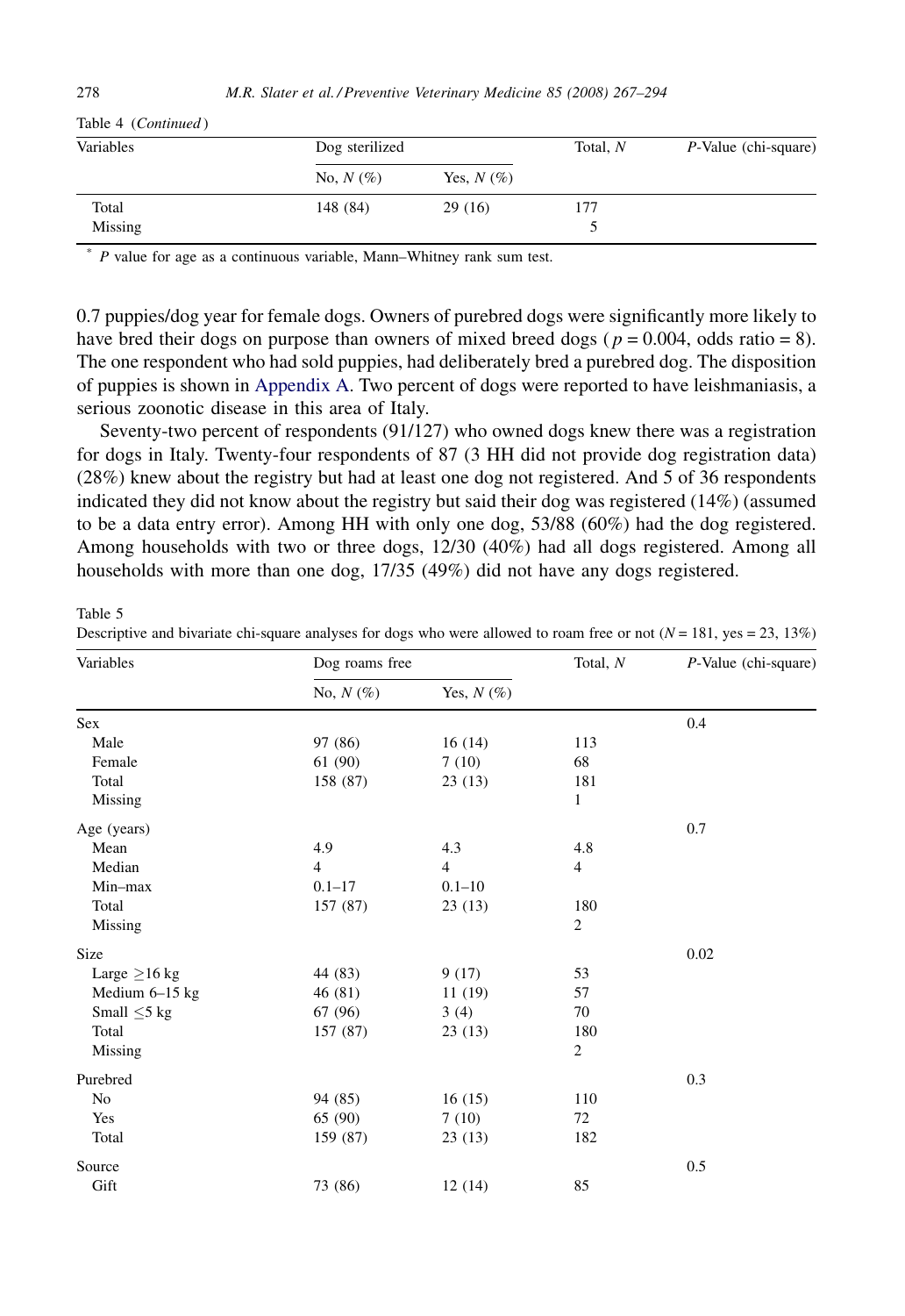## Table 5 (Continued )

| Variables                    | Dog roams free |              | Total, $N$       | P-Value (chi-square) |
|------------------------------|----------------|--------------|------------------|----------------------|
|                              | No, $N(\%)$    | Yes, $N(\%)$ |                  |                      |
| Found                        | 28 (82)        | 6(18)        | 34               |                      |
| Purchased                    | 27 (96)        | 1(4)         | 28               |                      |
| Born in house                | 21 (88)        | 3(12)        | 24               |                      |
| Adopted from shelter         | 9(90)          | 1(10)        | 10               |                      |
| Total                        | 158 (87)       | 23(13)       | 181              |                      |
| Missing                      |                |              | $\mathbf{1}$     |                      |
| Where do they live           |                |              |                  | 0.002                |
| Outside                      | 90 (80)        | 22(20)       | 112              |                      |
| Indoor/outdoor               | 17 (94)        | 1(6)         | 18               |                      |
| Inside                       | 50 (100)       | 0(0)         | 50               |                      |
| Total                        | 157 (87)       | 23(13)       | 180              |                      |
| Missing                      |                |              | $\boldsymbol{2}$ |                      |
| Confined to yard             |                |              |                  | < 0.001              |
| No                           | 97 (95)        | 5(5)         | 80               |                      |
| Yes                          | 62 (78)        | 18 (22)      | 102              |                      |
| Total                        | 159 (87)       | 23(13)       | 182              |                      |
| Outside under supervision    |                |              |                  | 0.02                 |
| No                           | 157 (88)       | 21 (12)      | 178              |                      |
| Yes                          | 2(50)          | 2(50)        | $\overline{4}$   |                      |
| Total                        | 159 (87)       | 23(13)       | 182              |                      |
| Tied up outside              |                |              |                  | 0.9                  |
| No                           | 152 (87)       | 22(13)       | 174              |                      |
| Yes                          | 7(88)          | 1(12)        | 8                |                      |
| Total                        | 159 (87)       | 23(13)       | 182              |                      |
| Use                          |                |              |                  | 0.9                  |
| Companion                    | 128 (87)       | 19(13)       | 147              |                      |
| Working dog                  | 29 (88)        | 4(12)        | 33               |                      |
| Total                        | 157 (87)       | 23(13)       | 180              |                      |
| Missing                      |                |              | $\overline{c}$   |                      |
| Trained to sit, stay or come |                |              |                  | 0.25                 |
| No                           | 62 (84)        | 12(16)       | 74               |                      |
| Yes                          | 95 (90)        | 11 (10)      | 106              |                      |
| Total                        | 157 (87)       | 23(13)       | 180              |                      |
| Missing                      |                |              | 2                |                      |
| Walks on leash               |                |              |                  | 0.001                |
| No                           | 52 (77)        | 16(24)       | 68               |                      |
| Yes                          | 105(94)        | 7(6)         | 112              |                      |
| Total                        | 157 (87)       | 23(13)       | 180              |                      |
| Missing                      |                |              | 2                |                      |
| Veterinary visits            |                |              |                  | < 0.001              |
| No                           | 2(29)          | 5(71)        | $\boldsymbol{7}$ |                      |
| Yes                          | 154 (90)       | 17(10)       | 171              |                      |
| Total                        | 156 (88)       | 22(12)       | 178              |                      |
| Missing                      |                |              | $\overline{4}$   |                      |
| Sterilized                   |                |              |                  | $1.0\,$              |
| $\rm No$                     | 129 (87)       | 19(13)       | 148              |                      |
| Yes                          | 25 (86)        | 4(14)        | 29               |                      |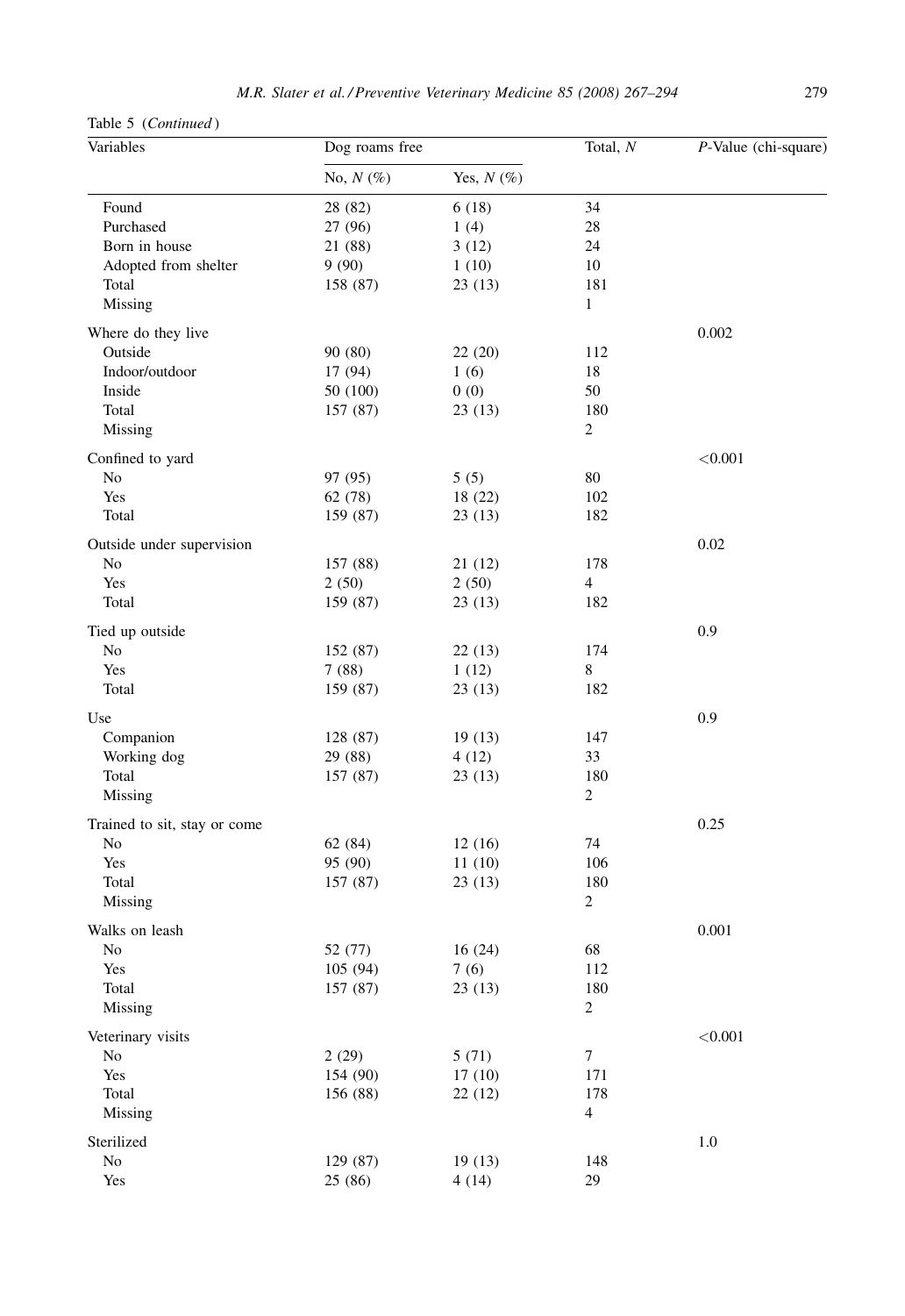| Variables     | Dog roams free |              | Total, N | $P$ -Value (chi-square) |
|---------------|----------------|--------------|----------|-------------------------|
|               | No, $N(\%)$    | Yes, $N(\%)$ |          |                         |
| Total         | 154 (87)       | 23(13)       | 177      |                         |
| Missing       |                |              | 5        |                         |
| Region        |                |              |          | 0.03                    |
| Central hills | 88 (85)        | 15(15)       | 103      |                         |
| Coast         | 57 (95)        | 3(5)         | 60       |                         |
| Mountain      | 14 (74)        | 5(26)        | 19       |                         |
| Total         | 159 (87)       | 23(13)       | 182      |                         |
| Registered    |                |              |          | 0.12                    |
| No            | 72 (84)        | 14(16)       | 86       |                         |
| Yes           | 82 (91)        | 8(9)         | 90       |                         |
| Total         | 154 (88)       | 22(12)       | 176      |                         |
| Missing       |                |              | 6        |                         |
| Interviewer   |                |              |          | 0.5                     |
| Alessandra    | 26(90)         | 3(10)        | 29       |                         |
| Giorgia       | 10(77)         | 3(23)        | 13       |                         |
| Massimo       | 46 (82)        | 10(18)       | 56       |                         |
| Maura         | 28 (93)        | 2(7)         | 30       |                         |
| Valerio       | 49 (91)        | 5(9)         | 54       |                         |
| Total         | 159 (87)       | 23(13)       | 182      |                         |

Table 5 (Continued )

## 3.4. Logistic regression analyses

[Tables 1–6](#page-3-0) show the bivariate analyses for each independent variable. [Tables 7 and 8](#page-17-0) include the final logistic regression models for cat- and dog-dependent variables, respectively. No interaction terms were significant. All models fit well according to Hosmer–Lemeshow goodness-of-fit tests.

Table 6

| Descriptive and bivariate chi-square analyses for dogs who were registered or not ( $N = 176$ , yes = 90, 51%) |  |  |  |
|----------------------------------------------------------------------------------------------------------------|--|--|--|
|                                                                                                                |  |  |  |

| Variables           | Dog registered |                | Total, $N$ | $P$ -Value (chi-square) |
|---------------------|----------------|----------------|------------|-------------------------|
|                     | No, $N(\%)$    | Yes, $N(\%)$   |            |                         |
| Sex                 |                |                |            | 0.4                     |
| Male                | 52 (47)        | 59 53)         | 111        |                         |
| Female              | 34(53)         | 30 (47)        | 64         |                         |
| Total               | 86 (49)        | 89 (51)        | 175        |                         |
| Missing             |                |                | 7          |                         |
| Current age (years) |                |                |            | $0.7*$                  |
| Mean                | 4.8            | 4.8            |            |                         |
| Median              | 4              | $\overline{4}$ |            |                         |
| Min-max             | $0.1 - 17$     | $0.3 - 15$     |            |                         |
| Total               | 86 (87)        | 88 (13)        | 174        |                         |
| Missing             |                |                | 6          |                         |
| Size                |                |                |            | 0.14                    |
| Large $>16$ kg      | 21(41)         | 30(59)         | 51         |                         |
| Medium $6-15$ kg    | 25(45)         | 31 (55)        | 56         |                         |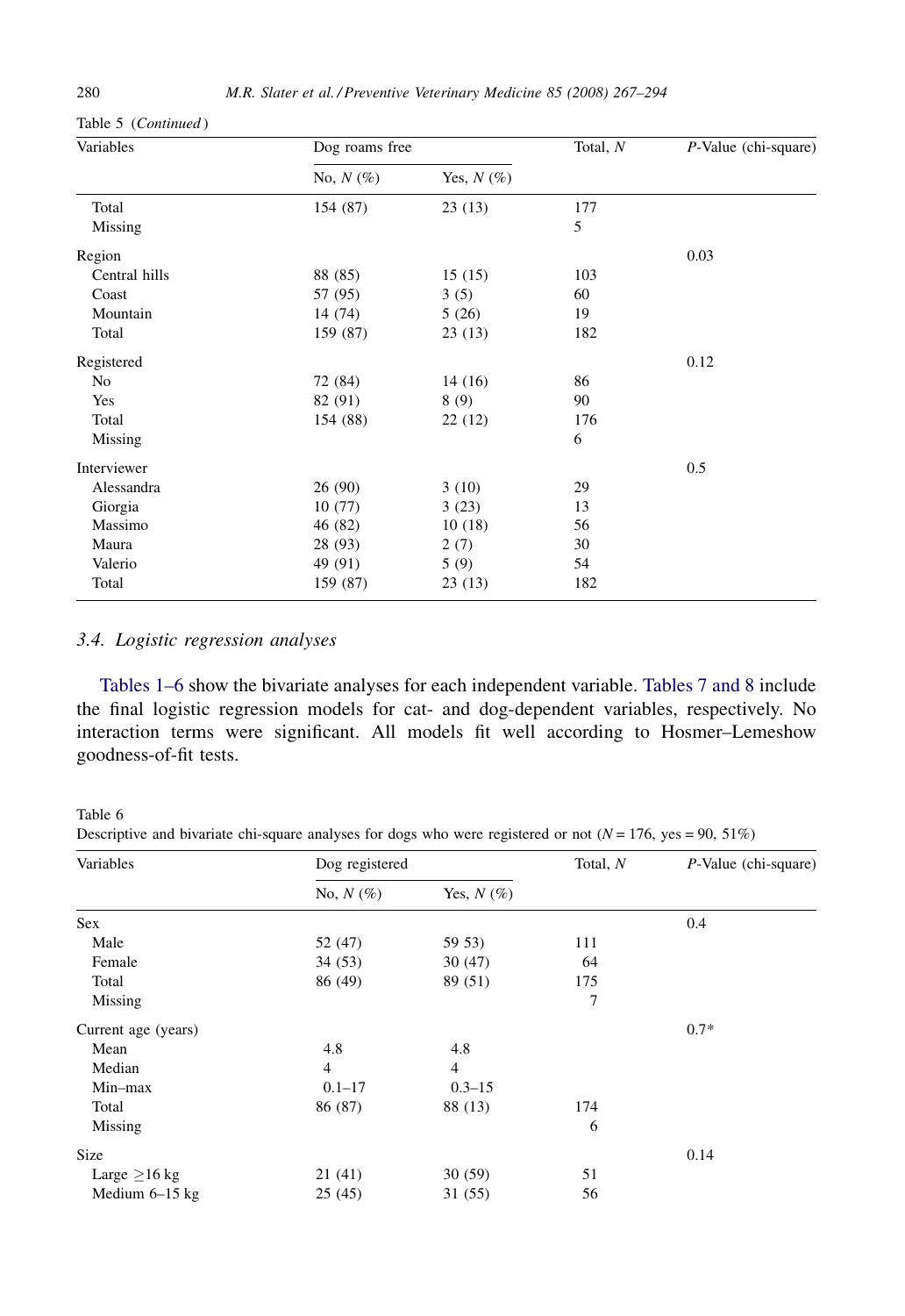| Variables                 | Dog registered |              | Total, $N$     | $P$ -Value (chi-square) |
|---------------------------|----------------|--------------|----------------|-------------------------|
|                           | No, $N(\%)$    | Yes, $N(\%)$ |                |                         |
| Small $\leq$ 5 kg         | 39 (58)        | 28 (42)      | 67             |                         |
| Total                     | 85 (49)        | 89 (51)      | 174            |                         |
| Missing                   |                |              | 6              |                         |
| Purebred                  |                |              |                | 0.11                    |
| Yes                       | 28 (41)        | 40 (59)      | 68             |                         |
| No                        | 58 (54)        | 50 (46)      | 108            |                         |
| Total                     | 86 (49)        | 29 (51)      | 176            |                         |
| Missing                   |                |              | 6              |                         |
| Source                    |                |              |                | 0.001                   |
| Gift                      | 39 (48)        | 43 (52)      | 84             |                         |
| Found                     | 22(65)         | 12(35)       | 33             |                         |
| Purchased                 | 6(23)          | 20 (77)      | 27             |                         |
| Born in house             | 16(70)         | 7(30)        | 22             |                         |
| Adopted from shelter      | 2(20)          | 8(80)        | 10             |                         |
| Total                     | 85 (49)        | 85 (51)      | 175            |                         |
| Missing                   |                |              | 7              |                         |
| Where do they live        |                |              |                | 0.3                     |
| Outside                   | 54 (50)        | 54 (50)      | 108            |                         |
| Indoor/outdoor            | 6(33)          | 12(67)       | 18             |                         |
| Inside                    | 26 (53)        | 23 (47)      | 49             |                         |
| Total                     | 86 (49)        | 89 (51)      | 175            |                         |
| Missing                   |                |              | 7              |                         |
| Confined to yard          |                |              |                | 0.7                     |
| No                        | 39(51)         | 38 (49)      | 77             |                         |
| Yes                       | 47 (48)        | 52 (53)      | 99             |                         |
| Total                     | 86 (49)        | 90 (51)      | 176            |                         |
| Missing                   |                |              | 6              |                         |
| Outside under supervision |                |              |                | 0.6                     |
| No                        | 85 (49)        | 88 (51)      | 173            |                         |
| Yes                       | 1(33)          | 2(67)        | 3              |                         |
| Total                     | 86 (49)        | 90 (51)      | 176            |                         |
| Missing                   |                |              | 6              |                         |
| Tied up outside           |                |              |                | 0.4                     |
| No                        | 81 (48)        | 87 (52)      | 168            |                         |
| Yes                       | 5(63)          | 3(37)        | 8              |                         |
| Total                     | 86 (49)        | 90 (51)      | 176            |                         |
| Missing                   |                |              | 6              |                         |
| Allowed to roam free      |                |              |                | 0.14                    |
| No                        | 72 (47)        | 82 (53)      | 154            |                         |
| Yes                       | 14 (64)        | 8(36)        | 22             |                         |
| Total                     | 86 (49)        | 90 (51)      | 176            |                         |
| Missing                   |                |              | 6              |                         |
| Use                       |                |              |                | $0.8\,$                 |
| Companion                 | 71 (50)        | 72 (50)      | 143            |                         |
| Working dog               | 15(47)         | 17(53)       | 32             |                         |
| Total                     | 86 (49)        | 89 (51)      | 175            |                         |
| Missing                   |                |              | $\overline{7}$ |                         |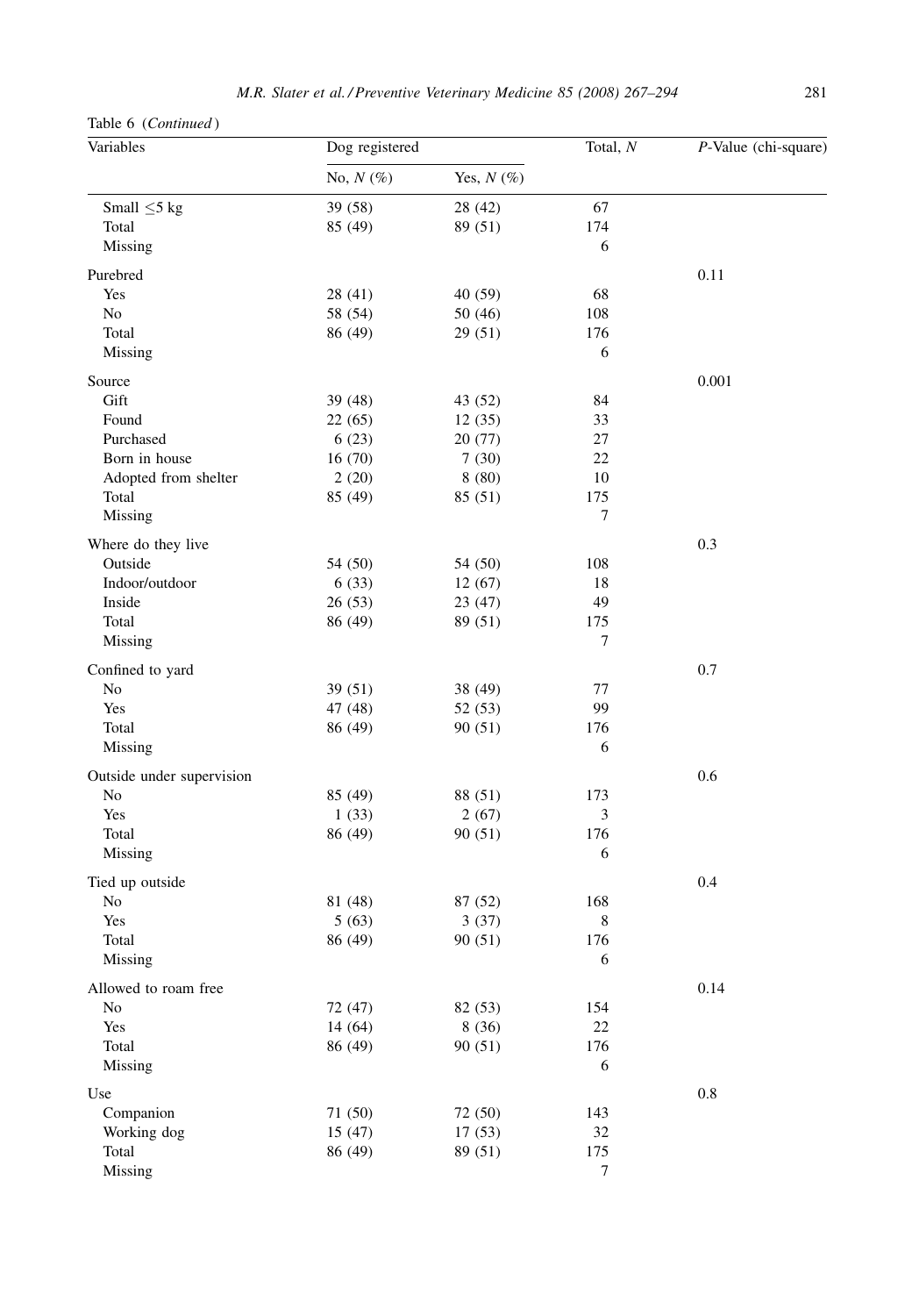Table 6 (Continued )

| Variables                     | Dog registered |                 | Total, N       | P-Value (chi-square) |
|-------------------------------|----------------|-----------------|----------------|----------------------|
|                               | No, $N(\%)$    | Yes, $N$ $(\%)$ |                |                      |
| Trained to sit, stay, or come |                |                 |                | 0.27                 |
| No                            | 39 (54)        | 33(46)          | 72             |                      |
| Yes                           | 47 (46)        | 56 (54)         | 103            |                      |
| Total                         | 86 (49)        | 89 (51)         | 175            |                      |
| Missing                       |                |                 | $\overline{7}$ |                      |
| Walks on leash                |                |                 |                | 0.008                |
| No                            | 41(62)         | 25(38)          | 66             |                      |
| Yes                           | 45 (41)        | 64 (59)         | 109            |                      |
| Total                         | 86 (49)        | 89 (51)         | 175            |                      |
| Missing                       |                |                 |                |                      |
| Veterinary visits             |                |                 |                | 0.05                 |
| No                            | 6(86)          | 1(14)           | $\overline{7}$ |                      |
| Yes                           | 80 (48)        | 86 (52)         | 166            |                      |
| Total                         | 86 (49)        | 87 (51)         | 173            |                      |
| Missing                       |                |                 | 9              |                      |
| Region                        |                |                 |                | 0.5                  |
| Central hills                 | 47 (47)        | 52 (53)         | 99             |                      |
| Coast                         | 28 (47)        | 31(53)          | 59             |                      |
| Mountain                      | 11(61)         | 7(39)           | 18             |                      |
| Total                         | 86 (49)        | 90(51)          | 176            |                      |
| Missing                       |                |                 | 8              |                      |
| Sterilized                    |                |                 |                | 1.0                  |
| No                            | 72 (50)        | 72 (50)         | 144            |                      |
| Yes                           | 14 (50)        | 14 (50)         | 28             |                      |
| Total                         | 86 (50)        | 86 (50)         | 172            |                      |
| Missing                       |                |                 | 10             |                      |
| Interviewer                   |                |                 |                | 0.4                  |
| Alessandra                    | 13 (46)        | 15 (54)         | 27             |                      |
| Giorgia                       | 6(50)          | 6(50)           | 12             |                      |
| Massimo                       | 25(45)         | 31(55)          | 56             |                      |
| Maura                         | 16(57)         | 12(43)          | 28             |                      |
| Valerio                       | 26(50)         | 26(50)          | 52             |                      |
| Total                         | 86 (49)        | 90(51)          | 176            |                      |
| Missing                       |                |                 | 6              |                      |

Colinearity was present among the independent variables for each of the three data sets (pet ownership, cats and dogs). However, only use of the dog was initially excluded from the backwards stepwise regression due to sparse data. For cats roaming free, indoor/outdoor status was excluded during the modeling process because it was associated with both roaming free and confined to a yard and caused too many observations to be dropped; indoor/outdoor status was also excluded for dogs because all but one dog were free-roaming and outside-only dogs.

For pet ownership, HH size was significantly associated with age, marital status and education. Respondents <35 years old were more likely to live in a four person HH rather than one and two person HH. Age group was also associated with education level: respondents  $\leq 45$ years old had more education and respondents  $\geq$ 65 had less. Single respondents were more likely to live in the largest HH sizes (more than four people). Married respondents were more likely to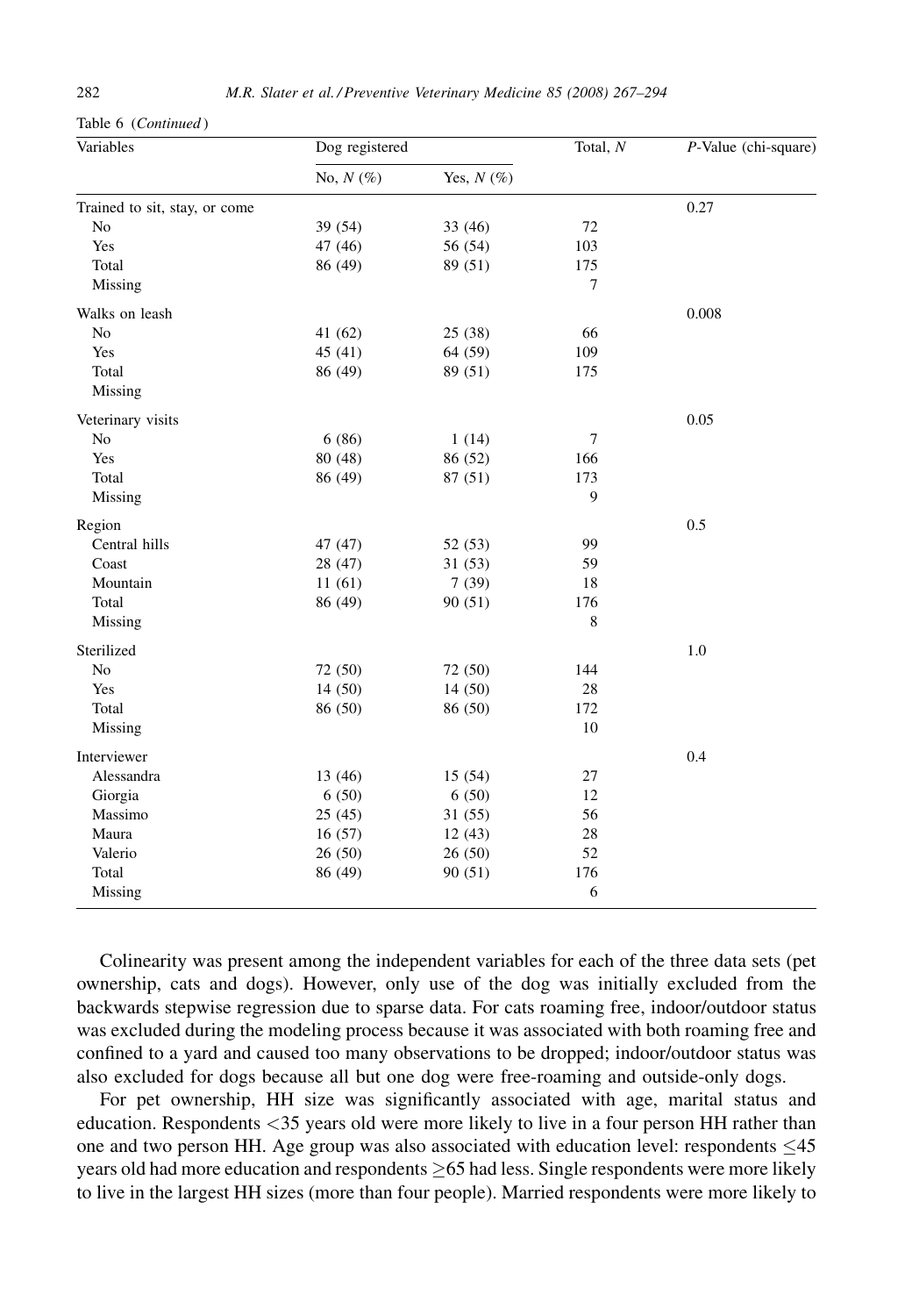<span id="page-16-0"></span>

Fig. 1. Distribution of where dogs were kept and how they were confined by number of dogs per household (HH).

live in three person HH rather than alone. Widowed respondents were most likely to live alone. Respondents who had only completed elementary school level of education were most likely to live alone or with one other person. Those with a middle school education were more likely to live in the larger HH, with four or more other people. Therefore, HH size in the final model was likely representing a complex combination of stage of life.

Age category of the cat was not significantly associated with any other independent cat variables. Veterinary visits for cats were associated with both source of the cat and indoor/outdoor status. Cats were less likely to have ever visited a veterinarian if they were born in the house or received as a gift. Indoor-only cats were more likely to have visited a veterinarian than if they were outside only.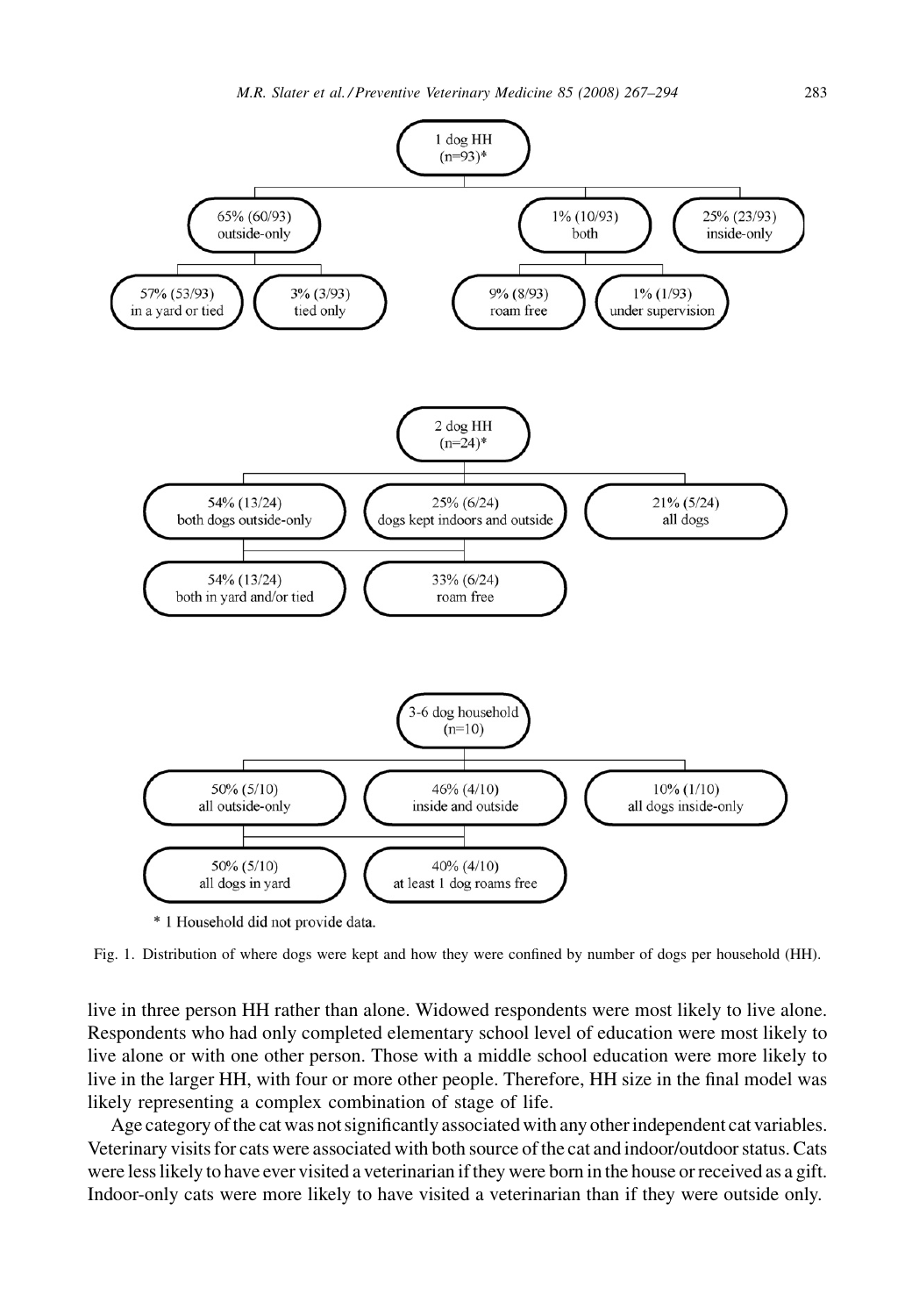<span id="page-17-0"></span>Table 7 Final logistic regression models for responses about how cats were kept

| Variable               | Sterilized <sup>a</sup> OR (95% CI) | Roam free <sup>b</sup> OR $(95\% \text{ CI})$ |
|------------------------|-------------------------------------|-----------------------------------------------|
| Age of cat (years)     |                                     |                                               |
| $0.2 - 1$              | 1.0 (reference)                     | 1.0 (reference)                               |
| 2                      | $5.0(0.7-36)$                       | $6(0.6-85)$                                   |
| $3 - 4$                | $4.0(0.6-26)$                       | 16 (1.4 to $>100$ )                           |
| $5 - 8$                | 20 (2.6 to $>100$ )                 | 14 (1.1 to $>100$ )                           |
| Indoor/outdoor         |                                     |                                               |
| Outside only           | 1.0 (reference)                     |                                               |
| Both                   | $2.4(0.4-15)$                       |                                               |
| Inside only            | $8.5(1.6-46)$                       |                                               |
| Confined to a yard     |                                     |                                               |
| N <sub>0</sub>         |                                     | 1.0 (reference)                               |
| Yes                    |                                     | $0.03(0.003-0.3)$                             |
| Visited a veterinarian |                                     |                                               |
| No                     | 1.0 (reference)                     | 1.0 (reference)                               |
| Yes                    | 12 (1.2 to $>100$ )                 | $0.2(0.04-1.2)$                               |
| Region                 |                                     |                                               |
| Central hills          | 1.0 (reference)                     | 1.0 (reference)                               |
| Mountains              | 18 $(1.2 \text{ to } >100)$         | $6(0.8-48)$                                   |
| Coast                  | $6.6(1.1-39)$                       | $0.1(0.01-0.8)$                               |

<sup>a</sup> Was the cat sterilized? No or yes.  $N = 87$  observations, likelihood ratio chi-square = 62.84, p < 0.0001; Hosmer– Lemeshow goodness-of-fit test,  $p = 0.9$ .<br><sup>b</sup> Was the cat allowed to roam free? No or yes.  $N = 88$  observations, likelihood ratio chi-square = 42.67,  $p < 0.0001$ ;

Hosmer–Lemeshow goodness-of-fit test,  $p = 0.5$ .

Size of the dog was associated with purebreds, indoor/outdoor status, being kept in a yard, and use. Purebred status was associated with source, use, and training. Purebred dogs were more likely to be large dogs and mixed breeds, small dogs. Small dogs were more likely to be indoor only and not allowed to roam. Large dogs were more likely to be kept in a yard and outside only. Purebred dogs were more likely to be purchased and mixed breeds were found. Purebred dogs were also more likely to be considered working dogs and kept outside only. Dogs who were purchased were more likely to received training.

#### 4. Discussion

We were pleased with the response rates for randomly selected HH. However, it is possible that we had a bias towards pet owners since they might be most interested in completing the survey. This would be consistent with the somewhat higher ownership levels in this region compared to Italy as a whole. Missing data was usually in HH with more than one pet where the level of detail likely caused the respondent to become impatient and skip those questions. Because the sample size was selected to estimate problems related to free-roaming dogs and cats [\(Slater et al., 2008](#page-27-0)), it was somewhat small for certain variables in this study. It is possible that some of the interaction terms might have been significant with a larger sample size, based on bivariate patterns. We did not have any good data on pet ownership rates prior to this study making it impossible to accurately estimate samples sizes for this component of the entire project.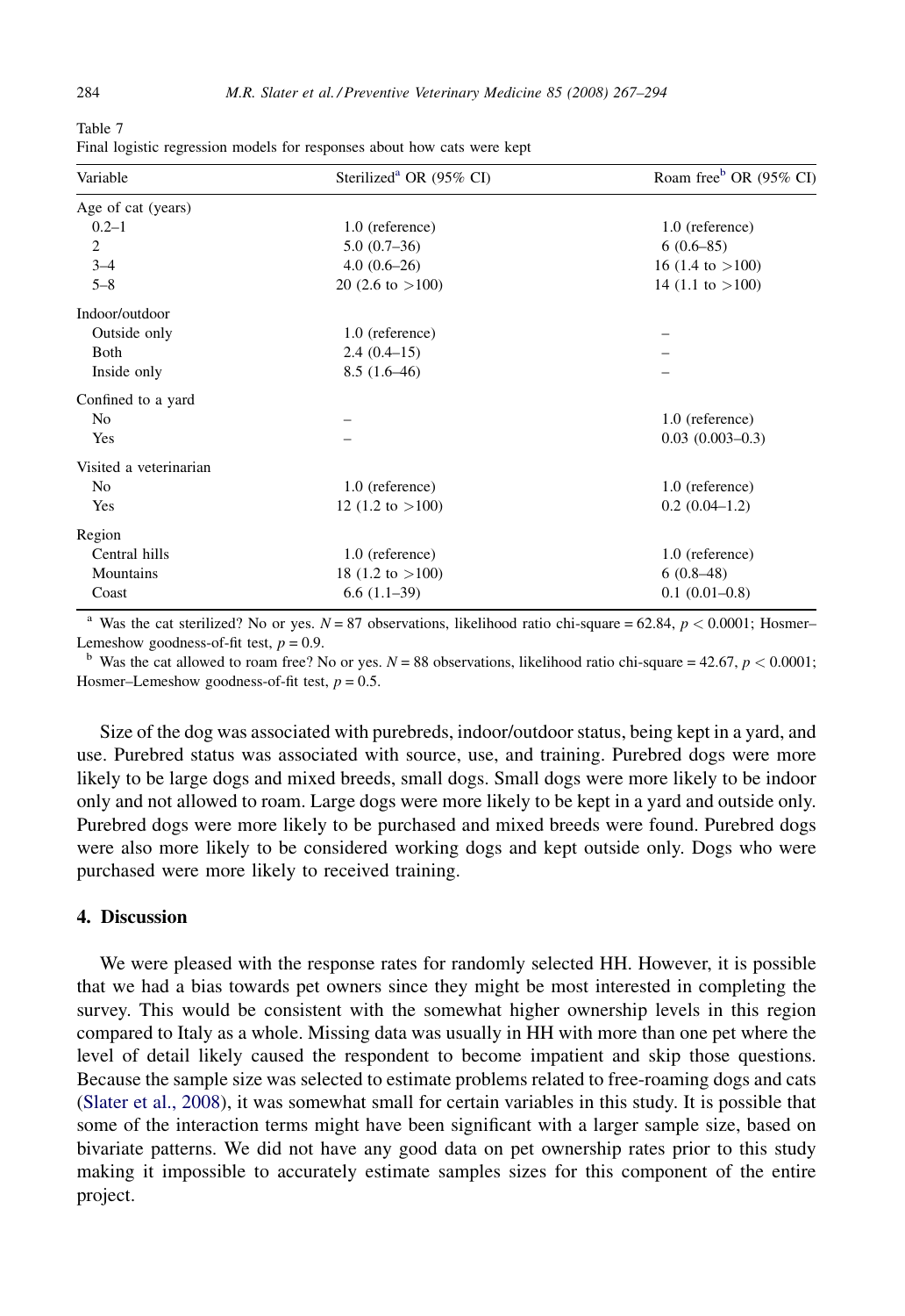| Variable                     | Sterilized <sup>a</sup><br>OR (95% CI) | Roam freeb<br>OR (95% CI) | Registered <sup>c</sup><br>OR (95% CI) | Registered <sup>d</sup><br>OR (95% CI) |
|------------------------------|----------------------------------------|---------------------------|----------------------------------------|----------------------------------------|
| Sex of dog                   |                                        |                           |                                        |                                        |
| Female                       | 1.0 (reference)                        |                           |                                        |                                        |
| Male                         | $0.2(0.1-0.5)$                         |                           |                                        |                                        |
| Size of dog                  |                                        |                           |                                        |                                        |
| Large $\geq$ 16 kg           |                                        | 1.0 (reference)           |                                        |                                        |
| Medium 6-15 kg               |                                        | $1.2(0.3-5)$              |                                        |                                        |
| Small $\leq$ 5 kg            |                                        | $0.1(0.01-0.4)$           |                                        |                                        |
| Source                       |                                        |                           |                                        |                                        |
| Gift                         | 1.0 (reference)                        |                           | 1.0 (reference)                        | 1.0 (reference)                        |
| Bought                       | $0.3(0.1-1.5)$                         |                           | $2.8(1.0-8)$                           | $2.7(1.0-7.7)$                         |
| Adopted                      | $5.5(1.1-26)$                          |                           | $3.9(0.8-20)$                          | $2.0(0.8-21)$                          |
| Born in house                | $0.6(0.1-3)$                           |                           | $0.4(0.2-1.2)$                         | $0.5(0.2-1.4)$                         |
| Found                        | $1.8(0.6-5)$                           |                           | $0.4(0.2-1.0)$                         | $0.5(0.2-1.1)$                         |
| Confined to yard             |                                        |                           |                                        |                                        |
| N <sub>o</sub>               |                                        | 1.0 (reference)           |                                        |                                        |
| Yes                          |                                        | $0.1(0.02-0.4)$           |                                        |                                        |
| Trained to sit, stay or come |                                        |                           |                                        |                                        |
| No                           | 1.0 (reference)                        |                           |                                        |                                        |
| Yes                          | $2.7(1.0-7)$                           |                           |                                        |                                        |
| Trained to leash             |                                        |                           |                                        |                                        |
| N <sub>0</sub>               |                                        | 1.0 (reference)           |                                        | 1.0 (reference)                        |
| Yes                          |                                        | $0.2(0.05-0.6)$           |                                        | $2.0(1.0-4)$                           |
| Visited to veterinarian      |                                        |                           |                                        |                                        |
| N <sub>0</sub>               |                                        | 1.0 (reference)           |                                        |                                        |
| Yes                          |                                        | $0.01(0.001 - 0.1)$       |                                        |                                        |
| Region                       |                                        |                           |                                        |                                        |
| Central hills                | 1.0 (reference)                        | 1.0 (reference)           | 1.0 (reference)                        |                                        |
| Mountain                     | $1.4(0.3-6)$                           | $2.8(0.5-14)$             | $0.7(0.2-2.3)$                         |                                        |
| Coast                        | $1.6(0.6-4)$                           | $0.1(0.02 - 0.9)$         | $1.2(0.6-2.5)$                         |                                        |
|                              |                                        |                           |                                        |                                        |

Table 8 Final logistic regression models for responses about how dogs were kept

<sup>a</sup> Was the dog sterilized? No or yes.  $N = 174$  observations, likelihood ratio chi-square = 27.76,  $p = 0.0001$ ; Hosmer– Lemeshow goodness-of-fit test  $p = 0.2$ .<br><sup>b</sup> Was the dog allowed to roam free? No or yes.  $N = 176$  observations, likelihood ratio chi-square = 58.03,  $p \le 0.0001$ ;

Hosmer–Lemeshow goodness-of-fit  $p = 0.8$ .

<sup>c</sup> Was the dog registered with the national registry? No or yes.  $N = 175$  observations, likelihood ratio chi-<br>square = 19.31,  $p = 0.0004$ ; Hosmer-Lemeshow goodness-of-fit  $p = 0.6$ .

<sup>d</sup> Was the dog registered with the national registry? No or yes. Region was not forced into the model.  $N = 174$ observations, likelihood ratio chi-square = 21.83,  $p = 0.0006$ ; Hosmer–Lemeshow goodness-of-fit  $p = 0.6$ .

We were very careful in the design of the questionnaire and the choice of wording and sequence of questions, taking advantage of the expertise at IZSA&M. However, no formal evaluation for reliability or validity was conducted.

We considered that the data had a hierarchical pattern, with pets within HH and HH within region. However, we were interested in the specific regions themselves, there were only three regions and there were no region-level predictors. For these reasons, we chose to model region as a fixed effect and include region in all models [\(Dohoo et al., 2003](#page-27-0)). For cats or dogs within HH, being able to examine HH as a random effect would have added to our understanding of HH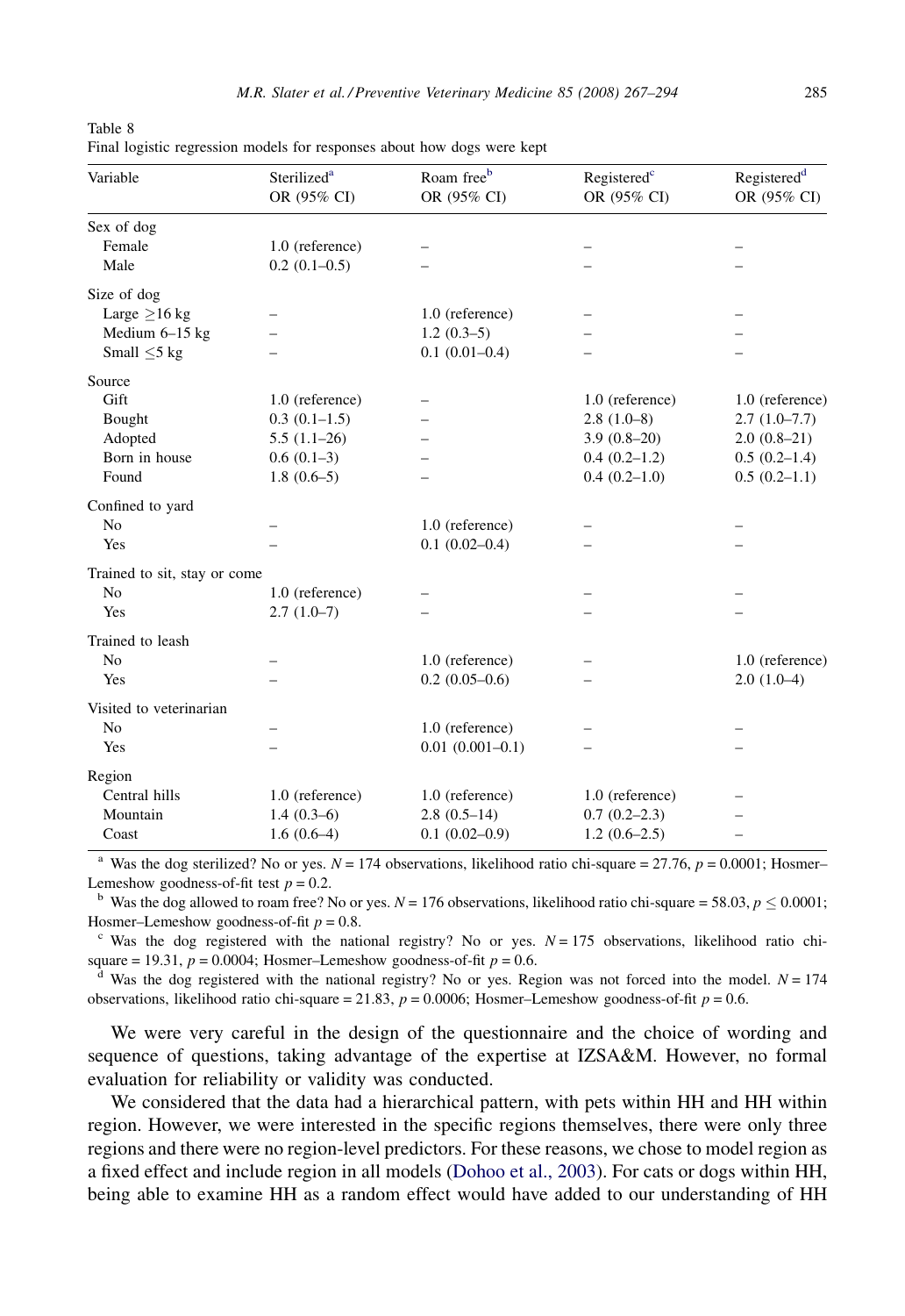patterns. However, with more than 70% of HH owning only one cat or one dog, and with small numbers of cats and dogs to study, the random effects models were highly unstable.

Published data on pet ownership demographics are difficult to find. Most work has been in the United States. Very little has been published from Europe, at least in the English language. There are marketing data, but most are very expensive to purchase and not available from library sources. This limits our ability to appropriately compare Italy to the rest of Europe. Crosscultural comparisons of attitudes and pet keeping from a psychological and sociological perspective would further illuminate owner decisions about pet care.

Variables examined in the current study included specific owners' actions or care of their cats and dogs. In the past, visits to the veterinarian have been suggest as a factor that may lead to a higher level of responsibility and an increased level of health care. We suggest that veterinary visits are just one of several variables that indicate a higher level of interest, education, attachment and/or responsibility taken toward a pet. The results of the logistic regression analyses support the links between what are considered to be markers of responsible pet ownership such as sterilization, confinement, veterinary visits, training, etc. Qualitative work in this area is needed to better elucidate the decision making process for pet management by owners.

## 4.1. Pet ownership and household information

Forty-six percent of households in the Province owned pets and dog ownership was about twice as common as cat ownership. In Australia, 63% of HH owned pets in 2005 [\(Anon., 2006\)](#page-27-0). The current study found a higher percentage of dog and cat ownership (41%) when compared to Italy as a whole where only 35% of households own dogs and/or cats (Federazione Nazionale degli Ordini Veterinari, [www.fnovi.it](http://www.fnovi.it/), accessed 5 January 2005). A previous regional Italian study showed that only 15% of the households owned one or more dogs [\(Fico, 1995](#page-27-0)). In Europe, 21% of HH owned dogs and 20% owned cats [\(http://www.engormix.com/a\\_changing\\_landscape\\_the\\_e\\_arti](http://www.engormix.com/a_changing_landscape_the_e_articles_423_BAL.htm)[cles\\_423\\_BAL.htm](http://www.engormix.com/a_changing_landscape_the_e_articles_423_BAL.htm), accessed 19 December 2007). The regional Italian pet ownership rates were a slightly lower than a 2002 survey in Canada (53%) [\(www.legermarketing.com,](http://www.legermarketing.com/) accessed 11 November 2004), a 2004 survey in the United Kingdom (52%) ([www.pfma.org.uk/overall/pet](http://www.pfma.org.uk/overall/pet-population-figures-2.htm)[population-figures-2.htm](http://www.pfma.org.uk/overall/pet-population-figures-2.htm), accessed 19 December 2007) and a 2004 United States survey (63%) [\(APPMA, 2005\)](#page-27-0). Studies in the United States have confirmed the variability in pet ownership by location [\(Manning and Rowan, 1998\)](#page-27-0). Ownership is typically self-defined in these surveys and respondents with different backgrounds likely have differing definitions. In addition, survey methodology and changes with time can result in different estimates of ownership.

The majority of respondents were the primary caretakers for the household pets. Since most respondents were women, it is likely that women are the predominant decision maker in the household about pet care. In United States, it is also more common for women (73%) to be the primary caretaker of the pet ([Wise, 2002](#page-27-0)).

#### 4.2. Cat demographic, reproductive and health data

Owned cats were evenly split between males and females with a median age of 3 years (range 0.2–10 years). This finding indicates a fairly young population of cats. In Europe, 26% of cats were <2 years old; Italy was reported to have a higher percentage of cats <2 years old as was found in this study (20%) ([http://www.engormix.com/a\\_changing\\_landscape\\_the\\_e\\_arti](http://www.engormix.com/a_changing_landscape_the_e_articles_423_BAL.htm)[cles\\_423\\_BAL.htm,](http://www.engormix.com/a_changing_landscape_the_e_articles_423_BAL.htm) accessed 19 December 2007). Italy was also reported to have 1.6 cats/ HH, which is similar to the current regional study.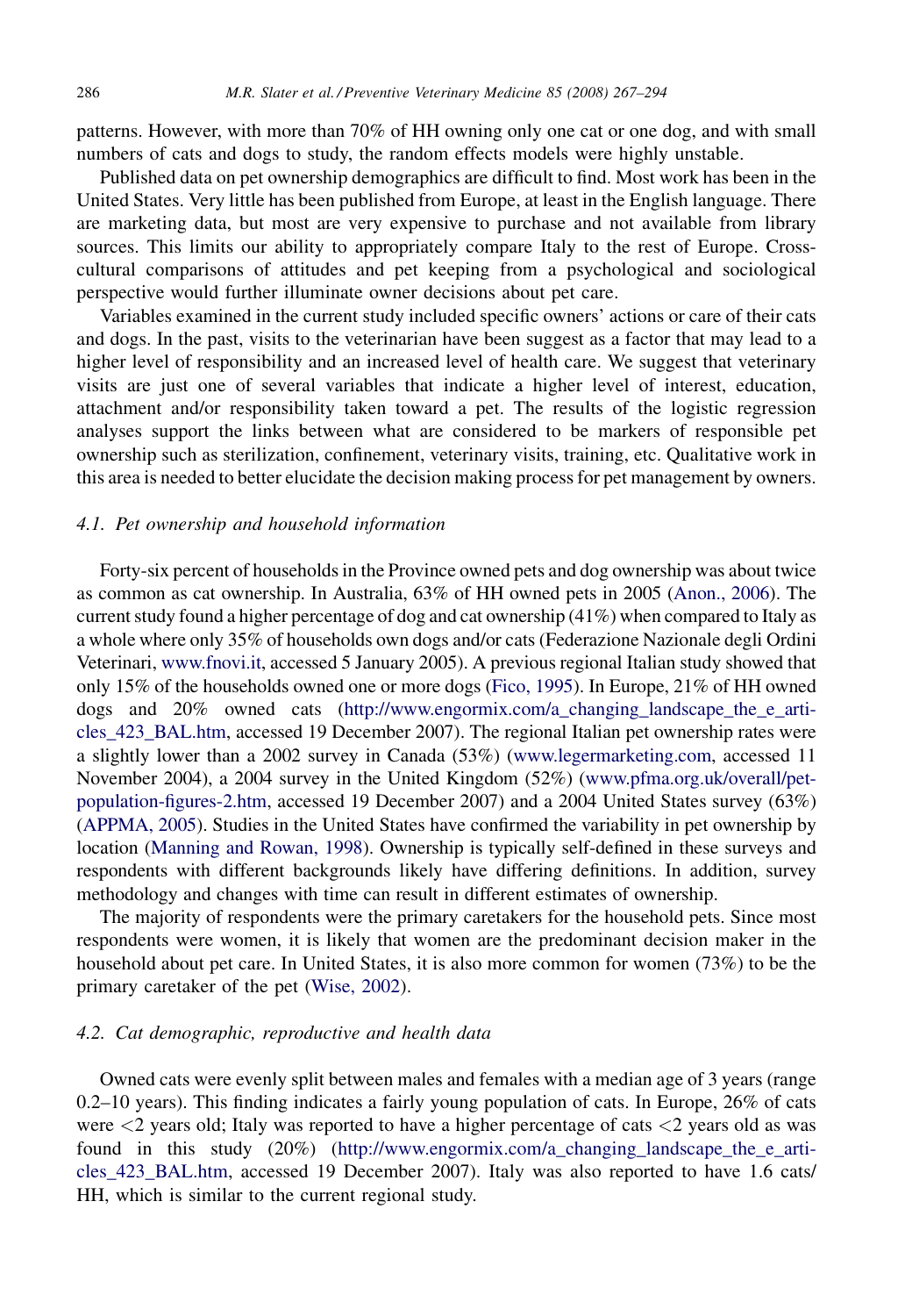The most common source of cats in the present study was finding them as a stray, followed by gifts and being born in the household. A regional US study in Massachusetts found that almost half the cats were from family/friends, 17% were strays and 12% were from shelters with only 3% borninthe home [\(Luke, 1996\)](#page-27-0). A national US study reported that  $21\%$  of cats were acquired as strays, 19% were born in the house, 14% were from a friend and 12% adopted from shelter [\(New et al., 2000](#page-27-0)). A more recent national US study reported 43% from friends/relatives, 35% strays, 15% from a shelter and 15% born in house ([APPMA, 2005\)](#page-27-0). These figures demonstrate considerable variability in sources of cats between different locations and time periods. However, patterns do support that family/ friends (gift cats) and strays arethe primary sources. Inthe current study, a much higher percent were strays and a much lower percentage were gifts (presumably from friends or relatives) and almost none were adopted from shelters. These results emphasizes that cats in the Teramo Province are neither purchased nor sought out but rather are acquired casually or even accidentally.

Forty-three percent of cats were sterilized with almost a third having had a litter prior to sterilization. A study in Massachusetts found that 91% of cats were sterilized with 8% of all dogs and cats having a litter prior to sterilization ([Manning and Rowan, 1998\)](#page-27-0). All of the cat litters were accidental, with half due to the cat roaming or running off and the rest due to owner inattention or the cat living outside all of the time. Like the current study, 94% of litters in a Midwest US region were unplanned ([Patronek et al., 1997](#page-27-0)). One US study estimated that 5% of US households had a litter of kittens in 1996 and that 68% were unplanned ([New et al., 2004](#page-27-0)). The most common reason for unplanned litters of kittens in the US was cost, but a number of respondents indicated that the cats were strays who arrived pregnant or barn cats living on their own ([Patronek et al., 1997; New et al., 2004\)](#page-27-0). The present study did not ask for reasons cats were intact, but comments about cats being pregnant because they lived on their own were made.

These results demonstrate the need for earlier sterilization to prevent accidental litters. We know that sterilizing dogs and cats before their first heat prevents a number of health problems in the future, particularly breast cancer ([Schneider et al., 1969; Dorn et al., 1968; Hayes et al.,](#page-27-0) [1981](#page-27-0)). We also know that it is possible to safely sterilize puppies and kittens as young as 6–8 weeks of age without any long-term negative effects ([Howe, 1997; Spain et al., 2004a,b](#page-27-0)). This means that kittens and puppies can be sterilized after their first vaccination or two and before their first heat, somewhere between 4 to 5 months of age.

Data on the disposition of kittens indicated an even split between keeping the kittens, giving them away and kittens dying. In the US, about 40% of kittens were given away, 24% died and 22% were kept ([New et al., 2004\)](#page-27-0). Both studies reported high mortality rates for kittens. However, cause of death was not ascertained.

Compared to data in the United States, where nationally more than 50% of cats are indooronly, a much lower percentage of cats were kept completely indoors in this part of Italy [\(Patronek](#page-27-0) [et al., 1997; Clancy et al., 2003; APPMA, 2005](#page-27-0)). In the current study, among cats allowed outside, 31% were confined to a yard or garden while 26% were allowed to roam freely. It is unclear whether cats in a yard or garden were truly confined, although anecdotally, this is the perception by cat owners. Problems related to free-roaming cats would be greatly reduced if all were sterilized and provided with identification in case they were lost or injured.

Seventy-one percent of cats (62/88) had been to the veterinarian at least once during their lives. Of these 62 cats, 58% of cats had been to the veterinarian in the last year. Only 13 cats were reported to have had a health problem as the reason for their veterinary visit. This implies that a proportion of cats went to the veterinarian for routine health prevention, which would provide the veterinarian the opportunity for education. However, there is still room for improvement in terms of the numbers of cats who never see a veterinarian or who perhaps only go once.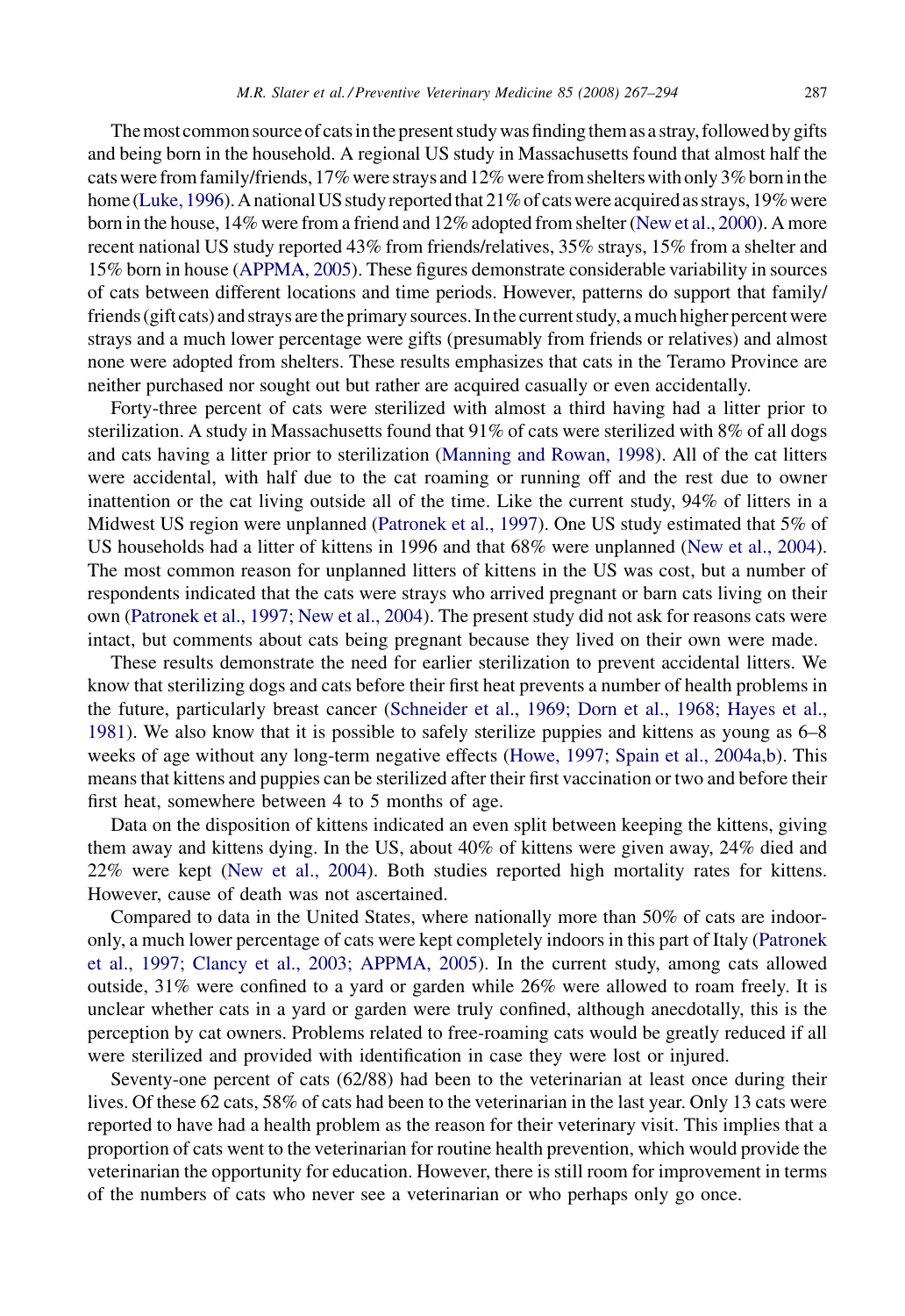#### 4.3. Dog demographic, reproductive and health data

Almost two thirds of the owned dogs were male with a median age of 4 years (range 0.1–17 years). The national US figures indicate a more even split between males and females, however, with approximately 53% males ([Wise, 2002\)](#page-27-0). This median age was similar to that in the US which has been reported to be 5 years, between 5 and 10 years or between 2 and 5 years ([Patronek](#page-27-0) [et al., 1997; New et al., 2000; Wise, 2002](#page-27-0)). In Europe, 9% of dogs were  $\lt 2$  years old and 16% were  $>10$  years [\(http://www.engormix.com/a\\_changing\\_landscape\\_the\\_e\\_articles\\_423\\_-](http://www.engormix.com/a_changing_landscape_the_e_articles_423_BAL.htm) [BAL.htm](http://www.engormix.com/a_changing_landscape_the_e_articles_423_BAL.htm), accessed 19 December 2007). In the current study, 20% of dogs were  $\lt 2$  years old. Italy was reported to have only 12% of dogs older than 10 years; our current study had only 8%, indicating a very young population, possibly with high turnover.

Forty percent of the Italian dogs were purebred compared to 50–61% of dogs in United States [\(New et al., 2000; APPMA, 2005](#page-27-0)). We did not ask about specific breed because we were concerned about questionnaire length and had no specific hypotheses. However, given the associations between purebred and other variables, in the future, dog breed information should be collected.

In the present study, almost half the dogs were given to the owners (gifts), followed by being adopted as a stray, purchased or born in the household. A previous Italian study showed quite different results: 23% were born in the household; 19% of dogs were adopted; and 43% were purchased or received as gifts ([Fico, 1995](#page-27-0)). A national study in the United States found that 21% of dogs were purchased from a breeder, 17% were given to the owner by friend, 16% were from stranger, 13% were born in the household and 11% were adopted from an animal shelter; 6% were strays [\(New et al., 2000](#page-27-0)). Another US study also reported friend/relative and breeder as the most common sources, followed by animal shelter and newspaper/private party; 9% were strays [\(APPMA, 2005](#page-27-0)). Like cats, the majority of dogs in Italy seem to be acquired more casually than deliberately and stray dogs are a much more common phenomenon in this part of Italy than in the US.

Only 16% of dogs (29/181) were sterilized and 24% (7 dogs) were known to have had a litter prior to sterilization. Male dogs were substantially less likely to be sterilized than females. This trend is true in the US as well, with 48% of males sterilized and 70% of females ([New et al.,](#page-27-0) [2000\)](#page-27-0). About half of the dog litters were accidental with the reasons divided evenly between the dog running away and the owner not paying attention. In the US, 3% of households had a litter of puppies in 1996 with 54% unplanned [\(New et al., 2004](#page-27-0)). In a regional US study, 32% of dog litters were accidental ([Patronek et al., 1997](#page-27-0)). This frequency of accidental litters of puppies is lower than that of cats and may be due to a higher proportion of dogs truly confined to yards. However, it is still high enough to suggest early sterilization would be helpful.

Puppies in Italy were most commonly given away with about 3% dying. In the US, about 1/3 of puppies were sold and 1/3 given away; less than 9% died. This is quite different from the pattern in kittens in both countries.

Over 3/4 of the dogs were trained to sit, come, stay and/or walk on a leash. These behaviors were selected as common basic commands that most dogs can and should learn if they are to be good companions. However, only 59% of dogs were trained to do all of these things. Questions about training were included as an indirect measure of the type of relationship between the dog and the owner. In theory, owners who take the time to train their dogs would spend more time with them, value them more highly and be more attached to them. One US study found that dogs trained at home were significantly less likely to be viewed as disobedient than formally trained dogs ([Jagoe and Serpell, 1996](#page-27-0)). In Italy, formal dog training is still relatively rare. The relationship between training and perception of disobedience could be due to more tolerance (if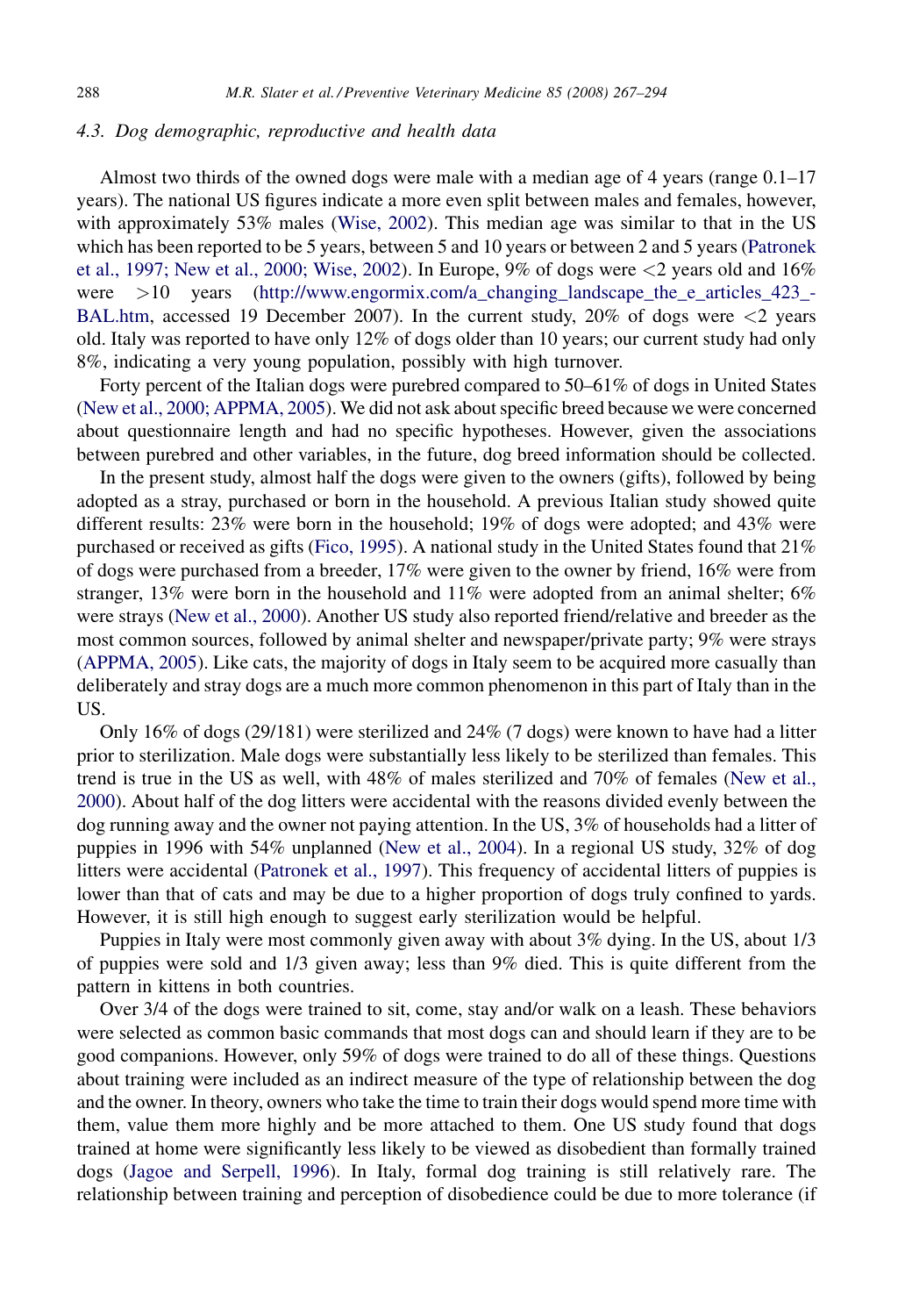the bond is stronger) or to the fact that dogs trained at home may be easier to manage than dogs who might need formal training.

Twenty-eight percent of dogs were kept entirely indoors while 62% were kept entirely outside, despite the fact that 81% of dogs were considered companions rather than working animals. Only 13% were reported to be free roaming. These data contrast with a previous study in a mountain town where only 21% of owned dogs were kept confined, 18% were free to roam sometimes and 61% were entirely free-roaming dogs ([Fico, 1995\)](#page-27-0). Merely keeping the dog outside was not associated with sterilization, free-roaming or registration, suggesting that being an outside dog by itself, may not be an important factor to consider. Rather, where the dog is kept and whether the dog has any training could be the real predictors.

Almost all of the dogs had been to the veterinarian at least once and 79% had been at least once in the past year. In the US, 91% of dogs had been to the veterinarian in the past year [\(APPMA,](#page-27-0) [2005](#page-27-0)). The median number of visits was one to three per year which was similar to the average of two to three visits per year in United States ([Wise, 2002; APPMA, 2005](#page-27-0)). About 15% of dogs in the present study had health problem in the last year.

Nearly 1/4th of the respondents were unaware of the national dog registry in Italy. Registration was required legally to try to increase the numbers of lost dogs returned to their owners as well as to gain information on the numbers of owned dogs. About half the dogs in the study were registered even though 72% of HH knew about registration requirements. A previous Italian study found that only one owned dog in 36 was registered ([Fico, 1995\)](#page-27-0). However, dog registration only became compulsory in Italy in 1991. In the current study, 17 HH with more than one dog did not have any dogs registered, while 12 had all dogs registered and 6 HH had some registered and some unregistered dogs. These results indicated owner decisions about whether or not to register dogs varied within the HH. We also asked each respondent with dogs whether they knew about the registration law. This question was asked at the end of the section and later in the interview so that a good rapport could be established to get an accurate answer. As of the beginning of 2005, the number of microchipped, registered dogs in the Italian national dog registry in the Abruzzo region, Anagrafe Canina Centralizzata della Regione Abruzzo, was 75,437 of which 6048 were owned by the municipalities (either in shelters or as sterilized community owned dogs) (Personal communication, Dr. Paolo Torlontano, 22 February 2005). Prior to microchipping, dogs were tattooed. These tattooed dogs add an estimated 50,000 additional dogs (''Il Centro'' newspaper, 22 January 2005, p. 15). Therefore, the total number of owned, registered dogs in the Abruzzo region was estimated to be 125,000. However, the number of owned dogs who were not registered is unknown. If our study is accurate, much more education about the existence and importance of the registry needs to be provided to dog owners.

#### 4.4. Logistic regression modeling

Overall, HH with three or more people were significantly more likely to own pets than one person HH. The coastal region tended to have a higher level of pet ownership than the central hills. Household size has been shown to be related to pet ownership in the United States as well ([Nassar and Mosier, 1991](#page-27-0)). As in the United States, there was no relationship between education level and pet ownership [\(Wise, 2002](#page-27-0)).

Only the older age groups of cats were significantly more likely to be sterilized than the youngest group. Indoor-only cats were more likely to be sterilized than outdoor-only cats. Visiting a veterinarian was associated with being sterilized. Cats whose owners lived in the coastal or mountain regions were more likely to be sterilized than cats in the central hills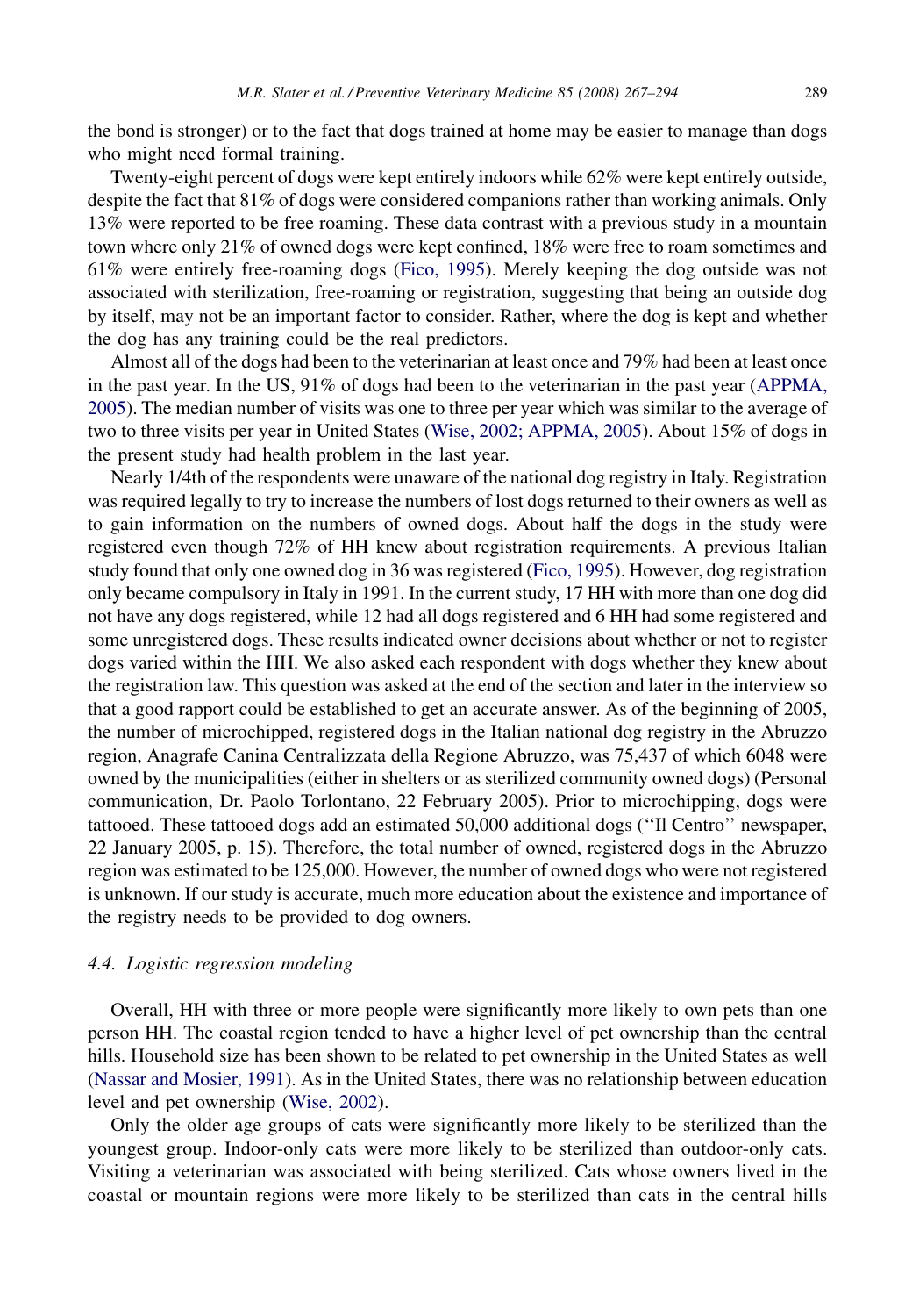region. It seems unusual that sterilization continued to be performed on older animals. It could reflect the relative young age of the cats in the study or some other factor related to cats' changing lifestyles. Sterilization of indoor-only cats could reflect the practical consideration that intact indoor cats are very unpleasant to live with or that pet owners who keep their cats indoor only are better educated about cat health or have stronger relationship with their cats. Clearly, sterilization requires a veterinary visit, but could also indicate that cats who visited a veterinarian received a higher level of health care including sterilization. It would seem reasonable that there may be a perception of increased danger to pet cats in the mountains from predators including dogs as well as the climate. This could also be due to an overall difference in the level of care provided by residents of both mountain and coastal areas compared to the central hills.

Increasing the numbers of sterilized cats could be accomplished by encouraging pet owners to consider these cats as members of their family and to recognize the important health benefits of early sterilization. Since cat litters were accidental, residents were not deliberately choosing to breed their cats. Instead, cats have litters because they are intact and outside and because cats are often sterilized relatively late in life. Three approaches could be useful but have yet to be implemented and evaluated.

First, owners should be encouraged to take their cats to the veterinarian as kittens to receive their vaccinations and to get the cat sterilized before the first heat. Second, veterinarians need to be proactive in recommending sterilization of pet cats. Third, subsidized or low cost sterilization may be needed for some pet owners. This is not commonly available in the Province, especially for dogs. Educational campaigns for both the pet owning public as well as the veterinary practitioner will likely be necessary [\(Murray, 1992\)](#page-27-0). Furthermore, if veterinarians are not comfortable performing sterilizations on slightly younger animals they will need some additional training in order to do this.

Cats who were allowed to roam freely were more likely to be 3 years of age and older compared to younger cats. Perhaps younger cats are kept inside to protect them or let them become accustomed to their home. Respondents who indicated that they ''confined'' cats to a yard or garden may believe that the fence or wall kept the cats in or they may be giving a socially acceptable answer. It is unknown if the yards really could physically contain a cat. Roaming was associated with cats who had never visited a veterinarian. Cats living on the coast were about 1/10 as likely to be allowed to roam freely as cats living in the central hill area. Coastal cats also tended to be sterilized, indoor only and to have visited a veterinarian all of which may be indicators of a difference in owner level of responsibility.

Keeping owned cats indoors clearly prevents them from roaming freely. However, there have not been any published interventions that have been demonstrated to be effective in changing owner behavior in this respect. There are also questions about the cat's need for exercise and behavioral stimulation. Keeping cats ''safely confined'', which would include an outside area, has been discussed as an alternative to indoor only. In some cases, strengthening the attachment between owner and cat could result in a change in how cats are kept because keeping cats safely confined means they are more likely to live a long, healthy life.

Male dogs were less likely to be sterilized than females. Sterilized dogs were more likely to have training in basic commands and were more likely to be adopted than received as gifts. It is likely that dogs who were adopted from a kennel were already sterilized at adoption or that the personnel running the kennel recommended sterilization to the new owners. In the United States, dogs who were purchased were more likely to be intact than dogs from any other source [\(Manning and Rowan, 1998\)](#page-27-0). Dogs who were trained were more likely to be sterilized.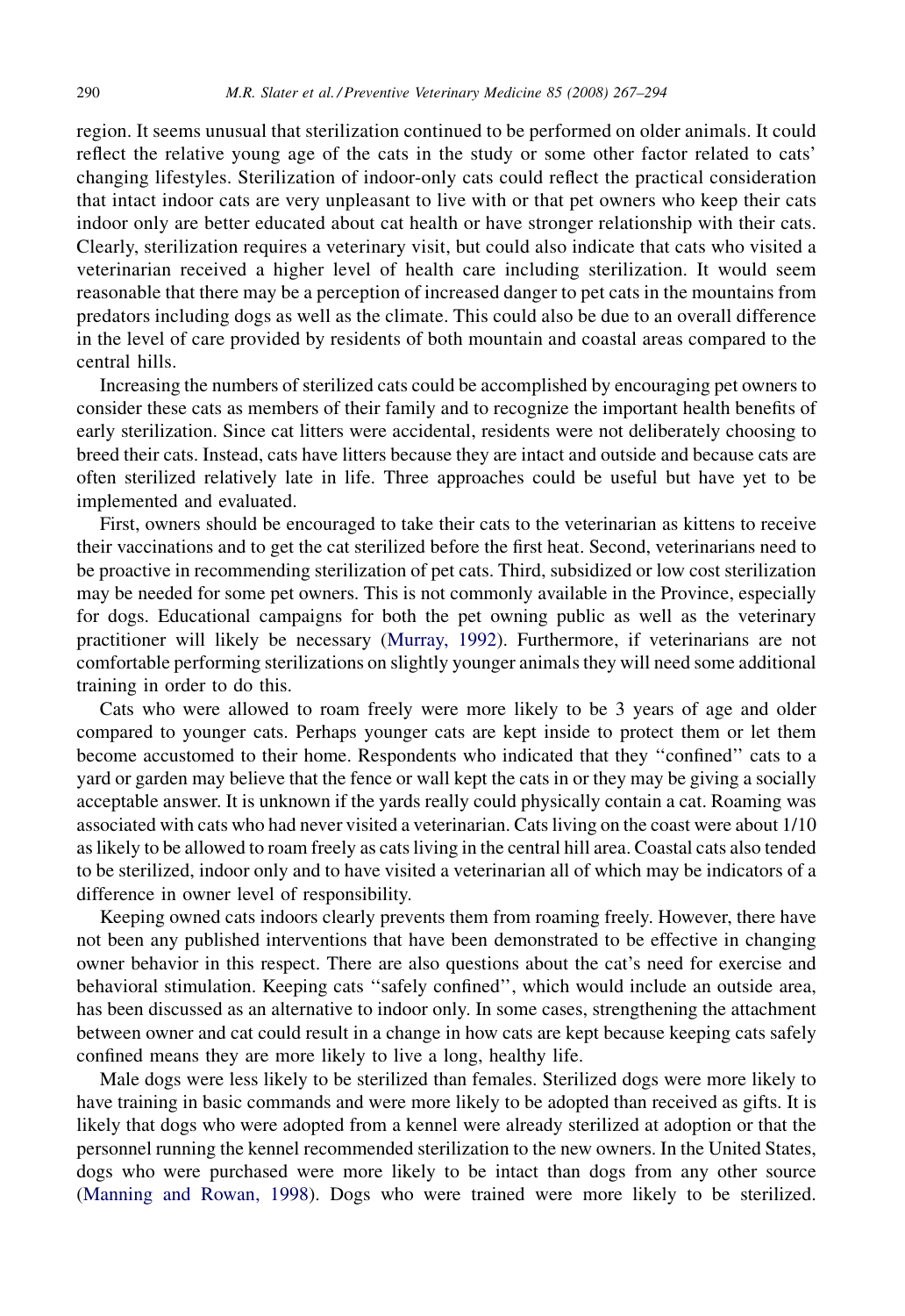Mechanisms to increase the likelihood of owners training their dogs would be beneficial in decreasing unwanted litters. Region was not an important predictor of sterilization in dogs.

In contrast to cats, sterilization of dogs is related to the sex of the dog and this may be a cultural perception about negative effects of sterilization on males. There may be reluctance to neuter males if respondents feel the dog will no longer be a good companion or guard or that sterilization as inappropriate for some other reason. Purebred dogs were more likely to be bred on purpose than mixed breed dogs. In many countries, people deliberately breed dogs because they believe they will earn a profit, because they like their dog and want one of its babies or less often, because they are professional, responsible breeders. The survey did not determine what the reasons were. However, responsible professional breeders do not make a lot of money from their puppies and will always take a puppy back during its lifetime if the owner cannot keep it. The vast majority of people who breed their dogs do not fall into this category and do not take a lifelong responsibility for the puppies produced. These casual breeders are difficult to target and to convince not to breed their dogs.

Roaming free was associated with being a large dog, not having a yard, not being trained in basic commands, not visiting a veterinarian and living in the central hills rather than the coast. Small dogs were often kept indoors; owners of small dogs could be more concerned about injury or attack. It appears that owners do use their yards to confine their dogs. Owners who did not allow their dogs to roam freely may have felt obligated to walk their dog for exercise. Alternatively, they may enjoy walking with their dogs and not allow them to roam. The association with veterinary visits could be due to education by the veterinarian, a previous injury which required a veterinary visit and substantial cost or willingness and interest to provide a higher level of care for the dog. In US, visiting a veterinarian was found to substantially decrease the risk of relinquishment of dogs to an animal shelter but not cats [\(Patronek et al., 1996a,b](#page-27-0)). This was presumed to indicate that visiting a veterinarian either provided an educational opportunity or reflected a stronger bond with the dog.

Unowned, loosely owned, neighborhood or community cats and dogs are components of the free-roaming population. This region of Italy does have many cats and dogs in this situation and these animals are typically not sterilized, contributing to the problems associated with freeroaming animals ([Slater et al., 2008\)](#page-27-0). However, free-roaming populations also include owned pets allowed to roam and intact lost or abandoned pets. Promoting a strong, positive relationship between humans and companion animals may lead to a decrease in the numbers of free-roaming animals. Education is a commonly cited method for changing this type of pet keeping behavior ([Murray, 1992\)](#page-27-0). Yet few programs have been critically evaluated for efficacy. Data on where pet owners seek information in the US reveal that veterinarians were the most commonly cited source for owned cats and dogs (54 and 61%, respectively) ([APPMA, 2005](#page-27-0)). However, past experience and friends/relatives were also commonly used as information sources. Friends and relatives would also need to be educated, to pass on accurate advice. In contrast, when pet owners were seeking information on new pet products, they turned to pet stores, television advertisements and print ads (58, 57 and 42%, respectively). Veterinarians were only listed by 26% of pet owners. If health care like microchipping or sterilization are viewed by pet owners as new products rather than as general information, the best method of disseminating information may be quite different. A much clearer understanding of the decision making process for pet owners, in each culture, is needed to design effective interventions.

Registered dogs were more likely to be bought and less likely to be found compared to dogs received as gifts. Region was not significant. If region was dropped from the model, only bought dogs were more likely to be registered and registered dogs were more likely to taught to walk on a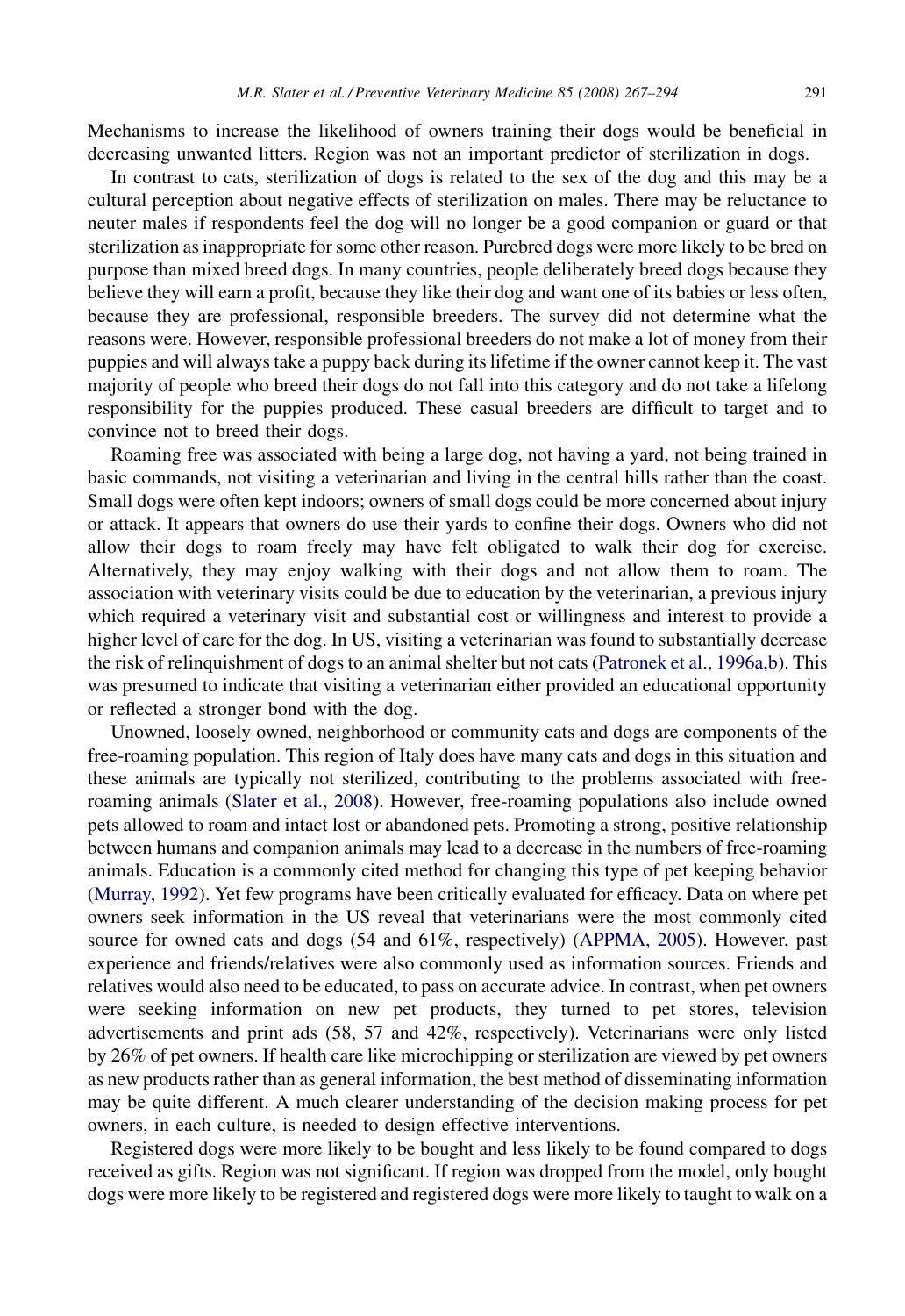leash. Walking on leash was strongly associated with the coastal region. Dogs trained to walk on a leash may be registered because they are more visible in public places or because training is a measurement of level of care.

Registration does not seem to be a well-known law among dog owners. Registration and licensing in the United States has been variably successful for dogs. This may be related to the perceived benefits of registration, the relationship between the organization which sells the registration and the public, the cost of registration or some other perception of the residents. It must also be easy to obtain registration and if it needs to be renewed, the owners must be reminded to do so.

## 5. Conclusions

Pet ownership is more common in this region of Italy than in Italy as a whole. Dogs are more commonly kept than cats. Pet ownership varied regionally and was related to HH size. HH size is likely a proxy for a combination of variables reflecting the life stage of the HH.

For the models evaluating sterilization, only visiting a veterinarian (an obvious requirement) was common for cats and dogs. In comparing predictors for roaming free for cats and dogs, confinement to a yard, visiting a veterinarian and region were in both models and had similar odds ratios. Training variables were not asked of cat owners since we did not believe them to be applicable. These results highlight the fact that some owners may have different perceptions, valuation and management practices for dogs and cats, emphasizing the need to study these species separately. This also has implications when designing interventions.

For cats and dogs, it appears that visits to a veterinarian and confinement to an existing yard were modifiable factors which were important predictors of sterilization and roaming. Training a dog was important in all dog models including registration. In addition, it appears that having a yard by itself may be an important factor in determining whether the pet runs free. Pet owners should be encouraged to build a yard (which will actually contain a cat) or to recognize that they will need to walk the dog on a regular basis if that is not possible.

The existence of the dog registry should be publicized in a variety of places where dog owners might go and its benefits to the dog and owner must be clearly emphasized. In the Regions-Government Agreement of February the 6th 2003 at article 4, a nation wide electronic registration system has been approved which should improve the organization and completeness of the data (Conferenza permanente per i rapporti tra lo Stato le regioni e le province autonome di Trento e Bolzano, accordo 6 febbraio 2003, Gazzetta Ufficiale. del 03 Marzo 2003, n. 51 ''Accordo tra il Ministro della salute, le regioni e le province autonome di Trento e di Bolzano in materia di benessere degli animali da compagnia e pet-therapy''). Easy and frequent access to the public health veterinarians charged with microchipping and registering dogs will be crucial to increasing compliance.

#### Acknowledgements

We wish to express our gratitude to the respondents for their time and interest. We also thank the interviewers, Giorgio Di Cesare, Valerio Di Cesare, Massimo Ercoli, Alessandra Massimi and Maura Piersanti; Romolo Salini, Cesare Di Francesco and Enzo Isocrono for logistical assistance; and the many scientists provided invaluable assistance in the development of the questionnaire. This study was funded by Italian Ministry of Health.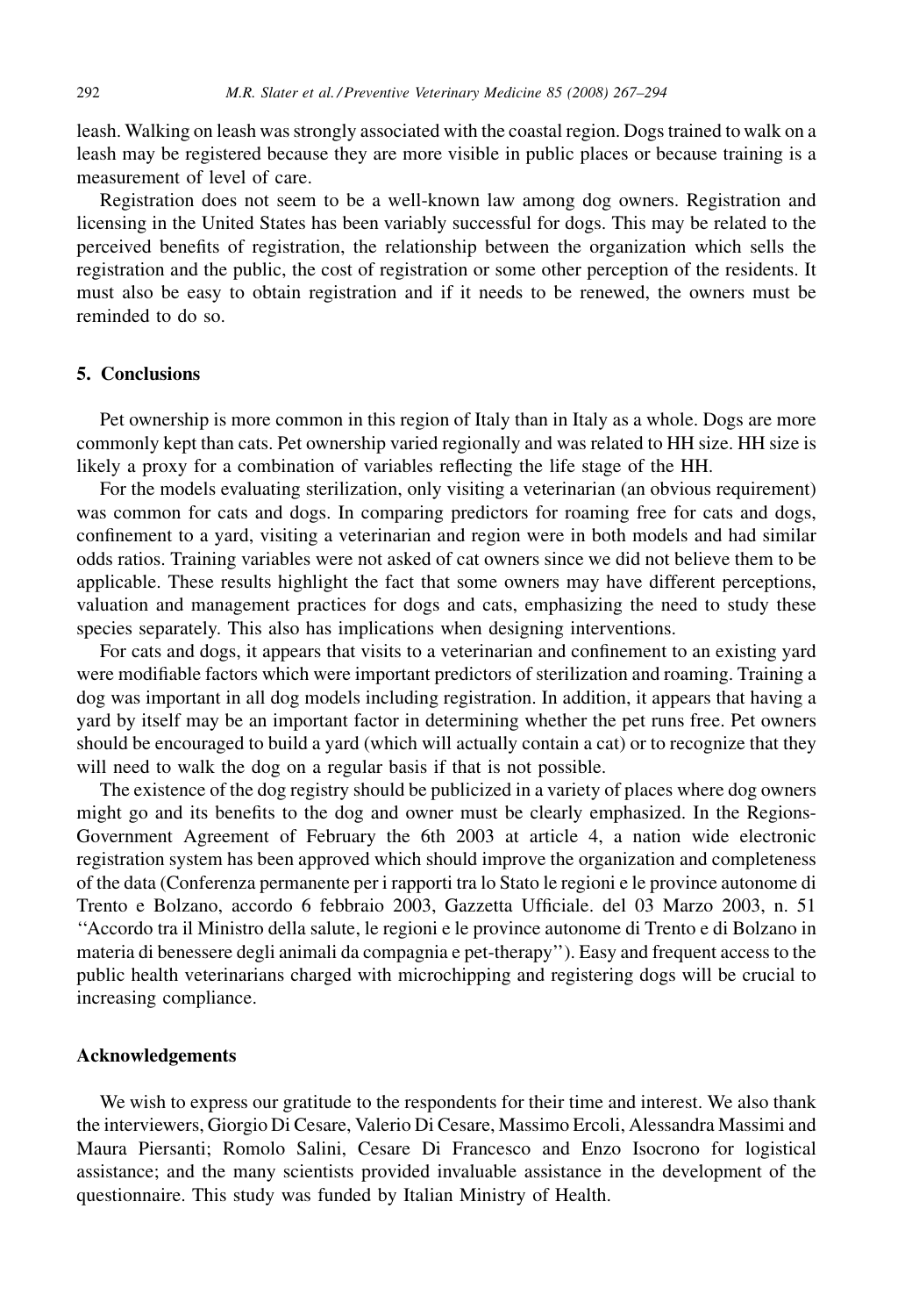## <span id="page-26-0"></span>Appendix A

Cat (62/88 visited a veterinarian) and dog health (171/178 visited a veterinarian) and reproductive data, including information on litter size and outcomes

| Variable                                                   | Cats          | Dogs       |
|------------------------------------------------------------|---------------|------------|
|                                                            | Number $(\%)$ | Number (%) |
| If visited a veterinarian, how often visited in a year     |               |            |
| More than three times                                      | 17(27)        | 37(22)     |
| Two to three times                                         | 36 (58)       | 107(63)    |
| Once                                                       | 9(15)         | 25(15)     |
| Missing                                                    |               | 2(1)       |
| Total                                                      | 62            | 171        |
| If visited a veterinarian, was there a health problem      |               |            |
| Yes                                                        | 11 (18)       | 26(15)     |
| No                                                         | 49 (79)       | 143 (84)   |
| Missing                                                    | 2(3)          | 2(1)       |
| Total                                                      | 60            | 171        |
| Pet ever been bred                                         |               |            |
| N <sub>0</sub>                                             | 34 (37)       | 110 (60)   |
| Yes                                                        | 29 (32)       | 43 (24)    |
| Don't know                                                 | 22 (24)       | 25(14)     |
| Missing                                                    | 6(7)          | 4(2)       |
| Total                                                      | 91            | 181        |
| If yes, how often bred                                     |               |            |
| Once                                                       | 14 (48)       | 22(51)     |
| Two to three times                                         | 7(24)         | 11 (26)    |
| More than three times                                      | 7(24)         | 9(20)      |
| Missing                                                    | 1(3)          | 1(2)       |
| Total                                                      | 29            | 43         |
| If bred, was the breeding                                  |               |            |
| Accidental                                                 | 29 (100)      | 23(53)     |
| On purpose                                                 | 0(0)          | 19 (44)    |
| Missing                                                    |               | 1(2)       |
| Total                                                      | 29            | 43         |
| If accidental, why                                         |               |            |
| Ran off                                                    | 16(55)        | 11 (48)    |
| Not paying attention                                       | 5(17)         | 10(44)     |
| Other                                                      | 8(28)         | 2(9)       |
| Total                                                      | 29            | 23         |
| If bred, disposition of offspring for each cat or dog bred |               |            |
| At least some kept                                         | $10(34)^a$    | $7(16)^a$  |
| At least some given away                                   | 9(31)         | 25(58)     |
| At least some sold                                         | 0(0)          | 1(2)       |
| At least some died                                         | 9(31)         | 5(12)      |
| At least some ran away                                     | 1(3)          |            |
| Missing                                                    | 8(28)         | 13 (30)    |
| Total                                                      | 29            | 43         |

 $a$  Percentages add to  $>100\%$  due to more than one possible response per animal.